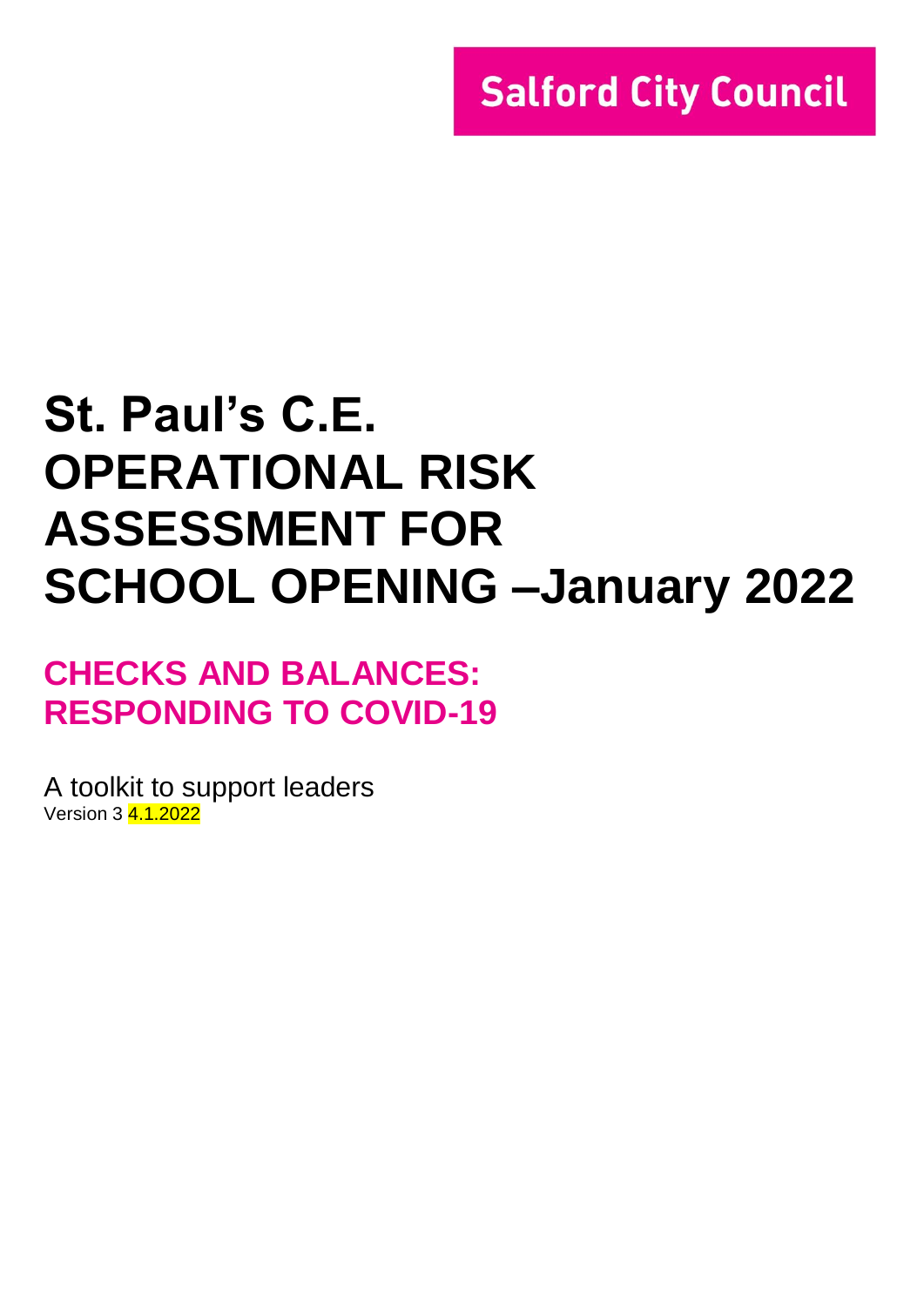#### **Staying COVID Secure – Our Commitment**

- $\checkmark$  We recognise the risk posed by Coronavirus (COVID-19) to our staff, pupils, and their families. Control measures to minimise the risk of infection and the transmission of the virus are provided in this Risk Assessment.
- $\checkmark$  We will put in place appropriate protective measures to ensure, as far as is reasonably practicable, the Health, Safety and Wellbeing of our staff and pupils.
- $\checkmark$  We will share this Risk Assessment and its findings with employees and consult on its contents.
- $\checkmark$  We will review this risk assessment regularly
- $\checkmark$  We will continue to comply with all relevant Health and Safety Legislation.
- $\checkmark$  We will have regard to statutory guidance in particular the guidance issued by the Department of Education regarding school reopening and implementing protective measures in education and childcare settings against COVID-19.
- ✓ We have regard to advice and guidance issued by Public Health England and Salford Public Health.
- $\checkmark$  We will maximise the number of children and young people in face-to face education or childcare and minimise any disruption, in a way that best manages the COVID-19 risk.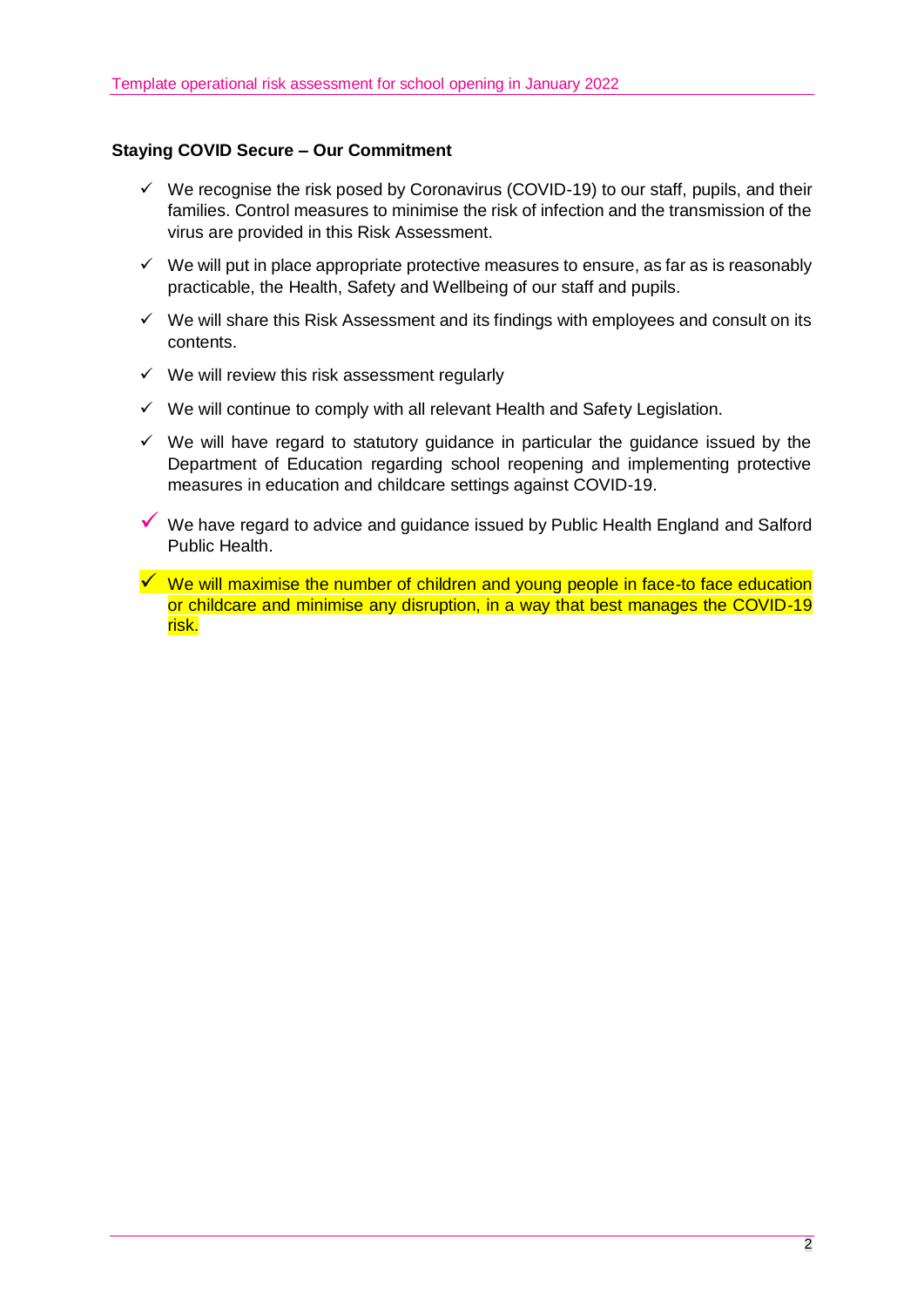### COVID-19: Operational risk assessment for school reopening

Please note: this risk assessment should be undertaken in conjunction with the operational guidance for schools; updated by the Department for Education as follows: [https://www.gov.uk/government/publications/actions-for-schools-during-the-coronavirus-outbreak](https://eur02.safelinks.protection.outlook.com/?url=https%3A%2F%2Fwww.gov.uk%2Fgovernment%2Fpublications%2Factions-for-schools-during-the-coronavirus-outbreak&data=04%7C01%7CRoberta.Greenwood%40salford.gov.uk%7C4fe178d25e8c4cafd2d708d9bf04f663%7C68c00060d80e40a5b83f3b8a5bc570b5%7C0%7C0%7C637750850293645923%7CUnknown%7CTWFpbGZsb3d8eyJWIjoiMC4wLjAwMDAiLCJQIjoiV2luMzIiLCJBTiI6Ik1haWwiLCJXVCI6Mn0%3D%7C3000&sdata=GKRfB2XkS0%2FCWy0m94rT9wSu%2BESfXnYQU3OSYPTKf9o%3D&reserved=0)

| Assessment<br>conducted by: | Rosie Knipe                                                                                                                                                                                       | Job title:          | Headteacher                                                                                                                                                                                                                                                                                                                                                                                                                                                                                                                                                                                                                                                                                                                                                                                                            | Covered by this<br>assessment | Staff, pupils, contractors,<br>visitors, volunteers |
|-----------------------------|---------------------------------------------------------------------------------------------------------------------------------------------------------------------------------------------------|---------------------|------------------------------------------------------------------------------------------------------------------------------------------------------------------------------------------------------------------------------------------------------------------------------------------------------------------------------------------------------------------------------------------------------------------------------------------------------------------------------------------------------------------------------------------------------------------------------------------------------------------------------------------------------------------------------------------------------------------------------------------------------------------------------------------------------------------------|-------------------------------|-----------------------------------------------------|
| Date of<br>assessment:      | 2.1.2022                                                                                                                                                                                          | Review<br>interval: | Every 2/4 weeks                                                                                                                                                                                                                                                                                                                                                                                                                                                                                                                                                                                                                                                                                                                                                                                                        | Date of next<br>review:       | January 2022                                        |
|                             |                                                                                                                                                                                                   |                     | <b>Related documents</b>                                                                                                                                                                                                                                                                                                                                                                                                                                                                                                                                                                                                                                                                                                                                                                                               |                               |                                                     |
|                             | <b>School/Trust/Local Authority documents/:</b>                                                                                                                                                   |                     | <b>Government guidance:</b>                                                                                                                                                                                                                                                                                                                                                                                                                                                                                                                                                                                                                                                                                                                                                                                            |                               |                                                     |
| their circumstances         | Schools and trusts should work closely with<br>parents and carers (future references to parents<br>should be read as including carers), staff and<br>unions when agreeing the best approaches for | 2021                | This advice remains subject to change as the situation develops.<br>Schools COVID-19 operational guidance (publishing.service.gov.uk) updated December<br>Contingency framework: education and childcare settings - GOV.UK (www.gov.uk)<br>Actions for early years and childcare providers during the COVID-19 pandemic<br>early years and childcare settings<br>Special schools and other specialist settings: coronavirus (COVID-19)<br>Guidance for parents and carers of children attending out-of-school settings during the<br>coronavirus (COVID-19) outbreak<br>https://www.gov.uk/government/publications/safe-working-in-education-childcare-and-<br>childrens-social-care/safe-working-in-education-childcare-and-childrens-social-care-<br>settings-including-the-use-of-personal-protective-equipment-ppe |                               |                                                     |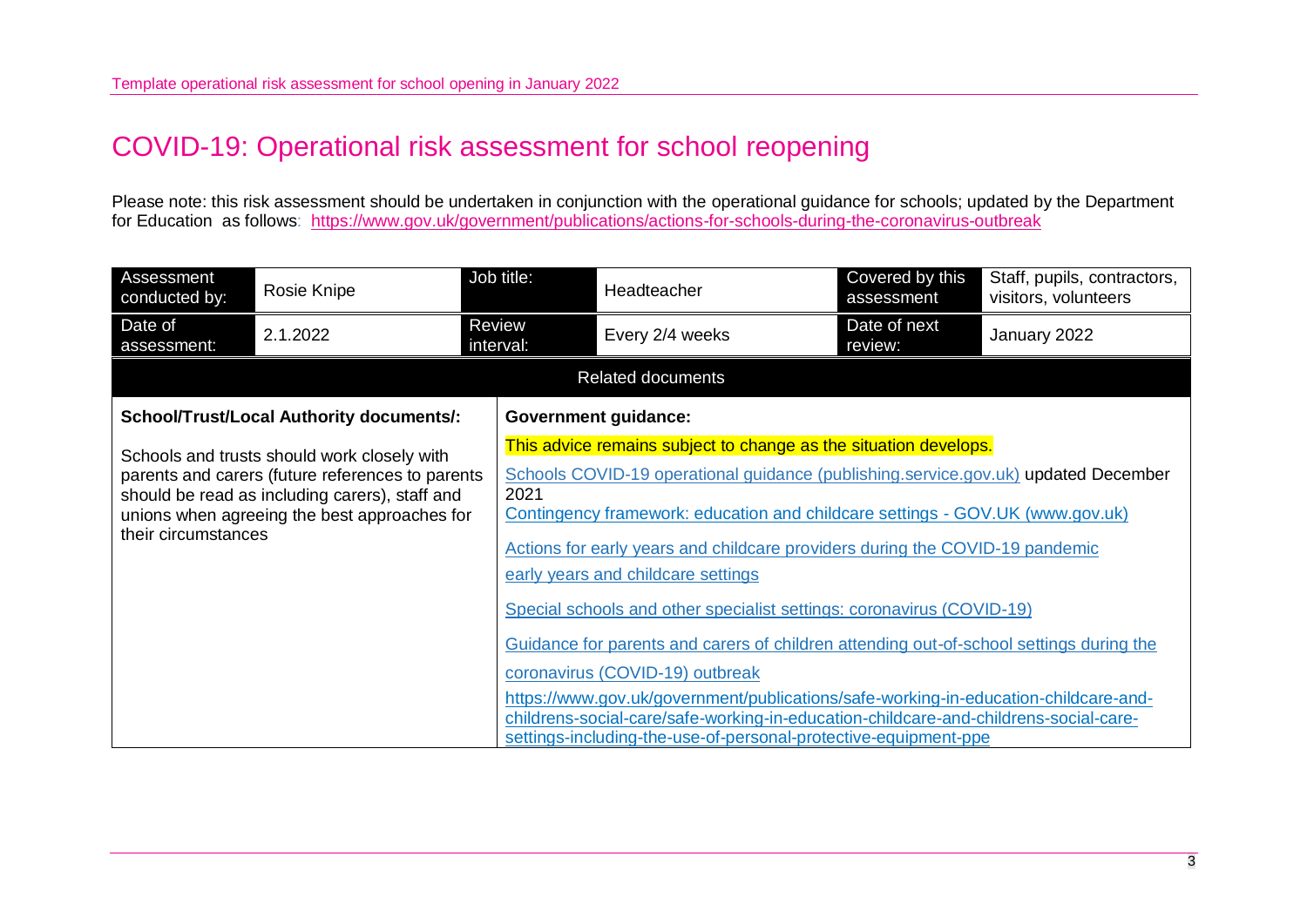|                    | <b>Record of Review</b>   |
|--------------------|---------------------------|
| <b>Review Date</b> | <b>Overview of review</b> |

#### **Risk matrix**

|                         | Risk rating                                                       | <b>Likelihood of occurrence</b> |                 |        |  |  |
|-------------------------|-------------------------------------------------------------------|---------------------------------|-----------------|--------|--|--|
|                         | High (H), Medium (M), Low (L)                                     | <b>Probable</b>                 | <b>Possible</b> | Remote |  |  |
|                         | Major: Causes major physical injury, harm or ill-health.          |                                 |                 | м      |  |  |
| <b>Likely</b><br>impact | Severe: Causes physical injury or illness requiring first<br>aid. |                                 |                 |        |  |  |
|                         | <b>Minor:</b> Causes physical or emotional discomfort.            |                                 |                 |        |  |  |

| <b>Areas for concern</b>                                                                                               | <b>Risk rating</b><br>prior to<br>action<br>(H/M/L) | <b>Control measures</b>                                                                                                                                                                                                                                                                                                                                                                         | <b>Please</b><br>mark<br><b>Y/N/NA</b><br>for each<br>bullet<br>point | <b>Further actions/comments</b><br>needed only if N is put by a<br>bullet point | <b>Residual</b><br>risk rating<br>(H/M/L) |
|------------------------------------------------------------------------------------------------------------------------|-----------------------------------------------------|-------------------------------------------------------------------------------------------------------------------------------------------------------------------------------------------------------------------------------------------------------------------------------------------------------------------------------------------------------------------------------------------------|-----------------------------------------------------------------------|---------------------------------------------------------------------------------|-------------------------------------------|
| 1. Stepping measures up and down                                                                                       |                                                     |                                                                                                                                                                                                                                                                                                                                                                                                 |                                                                       |                                                                                 |                                           |
| 1.1 Risk assessment                                                                                                    |                                                     |                                                                                                                                                                                                                                                                                                                                                                                                 |                                                                       |                                                                                 |                                           |
| <b>Risks are not</b><br>comprehensively<br>assessed in the school<br>to minimise and manage<br>the risk from COVID-19, | н                                                   | Comply with health and safety law and put in place proportionate<br>control measures.<br>Regularly review and update the risk assessments - treating them as<br>'living documents', as the circumstances in school and the public<br>health advice changes.<br>Monitor and review the preventive and protective measures<br>regularly, to ensure the measures are working, and taking action to |                                                                       |                                                                                 |                                           |
|                                                                                                                        |                                                     | address any shortfalls.<br>When undertaking reviews, look for ways to improve the practices<br>and procedures.                                                                                                                                                                                                                                                                                  | v                                                                     |                                                                                 |                                           |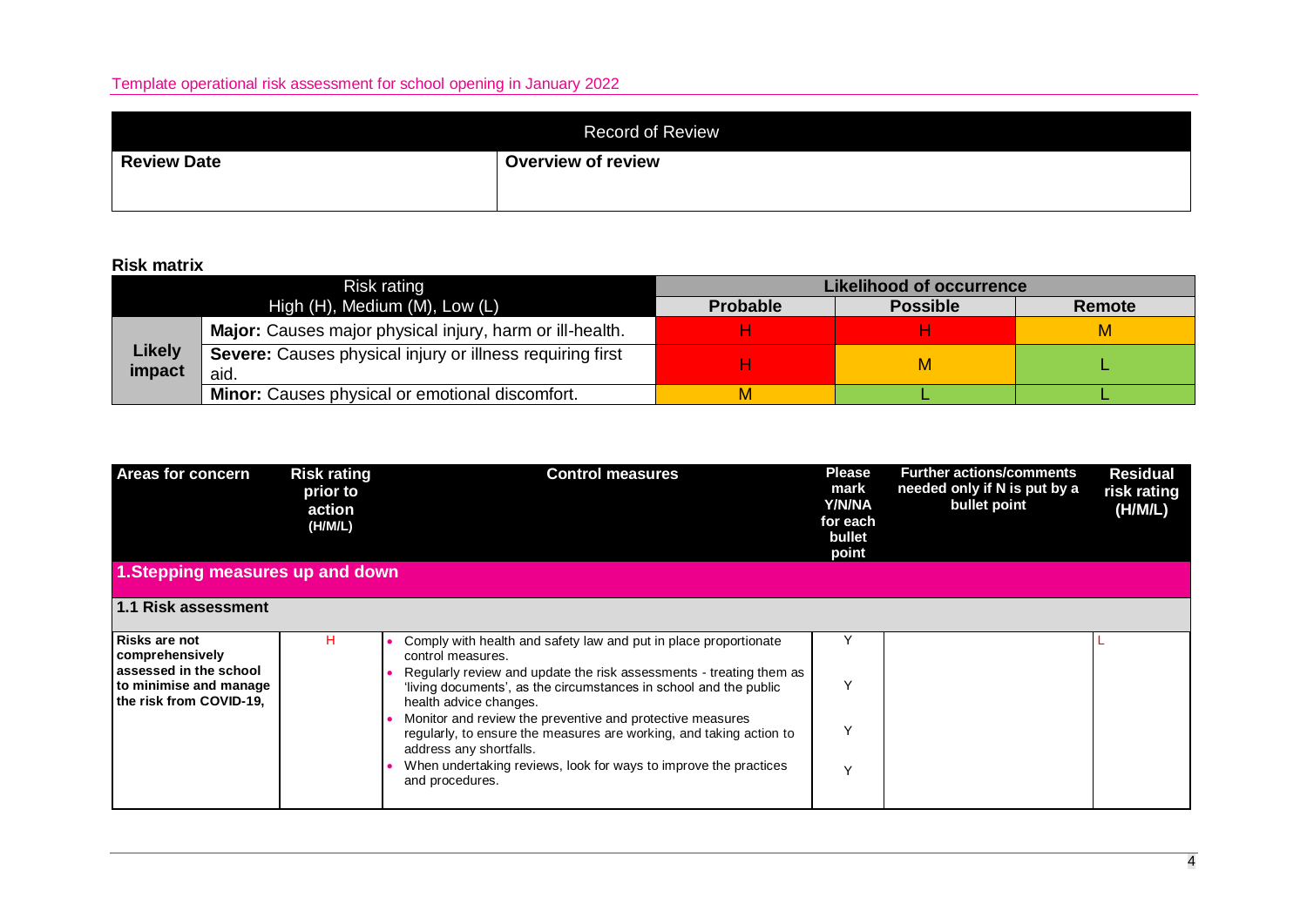| <b>Areas for concern</b>                                            | <b>Risk rating</b><br>prior to<br>action<br>(H/M/L) | <b>Control measures</b>                                                                                                                                                                                                                                                                                                                                                                                                                                                                                                                                                                                                                                                                                                                                                                                                                                                                                                                           | <b>Please</b><br>mark<br>Y/N/NA<br>for each<br>bullet<br>point | <b>Further actions/comments</b><br>needed only if N is put by a<br>bullet point | <b>Residual</b><br>risk rating<br>(H/M/L) |
|---------------------------------------------------------------------|-----------------------------------------------------|---------------------------------------------------------------------------------------------------------------------------------------------------------------------------------------------------------------------------------------------------------------------------------------------------------------------------------------------------------------------------------------------------------------------------------------------------------------------------------------------------------------------------------------------------------------------------------------------------------------------------------------------------------------------------------------------------------------------------------------------------------------------------------------------------------------------------------------------------------------------------------------------------------------------------------------------------|----------------------------------------------------------------|---------------------------------------------------------------------------------|-------------------------------------------|
|                                                                     |                                                     | Involve staff in developing control measures to make sure they are<br>suitable for the way they carry out their work. Encourage them to<br>suggest improvements, and to report anything they think might be<br>going wrong.<br>Share the results of their risk assessment with workforce.<br>Risk assessment to be published on website (unless staff group is<br>less than 50) to provide transparency of approach to parents,<br>carers, and pupils.                                                                                                                                                                                                                                                                                                                                                                                                                                                                                            | Y<br>Y<br><b>NA</b>                                            |                                                                                 |                                           |
| Outbreak in school / area<br>becomes an area of<br>enhanced concern | H                                                   | Put in place an outbreak management plan outlining how school<br>would operate if there were an outbreak in school or local area.<br>The outbreak management plan is communicated with and<br>understood by stakeholders.<br>. In an outbreak school should contact 0800 952 1000 to gain Salford<br>Public Health advice on any additional action that is required, such<br>as implementing elements of your outbreak management plan.<br>Refer to the contingency framework.                                                                                                                                                                                                                                                                                                                                                                                                                                                                    | Y<br>Y<br>Y<br>Y                                               |                                                                                 |                                           |
| Infection transmissions<br>within school rise                       | H                                                   | The outbreak management plans should include:<br>• The reintroduction of 'bubbles' for a temporary period, to reduce<br>mixing between groups.<br>If reintroducing 'bubbles', take account of the detrimental impact they<br>can have on the delivery of education.                                                                                                                                                                                                                                                                                                                                                                                                                                                                                                                                                                                                                                                                               | Υ<br>Y                                                         | Bubbles only introduced is $L$<br>advised by PH                                 |                                           |
| <b>Tracing close contacts</b><br>and isolation                      | M                                                   | Close contacts are now identified by NHS Test and Trace.<br>$\bullet$<br>Contacts from a school setting will only be traced by NHS Test and<br>Trace where the positive case and/or their parent specifically<br>identifies the individual as being a close contact.<br>Schools may be contacted in exceptional cases to help with<br>identifying close contacts.<br>From 14 December 2021, adults who are fully vaccinated and all<br>children and young people aged between 5 and 18 years and 6<br>months identified as a contact of someone with COVID-19 are<br>strongly advised to take a LFD test every day for 7 days and<br>continue to attend their setting as normal, unless they have a<br>positive test result. Daily testing of close contacts applies to all<br>contacts who are:<br>. fully vaccinated adults - people who have had 2 doses of an<br>approved vaccine<br>· all children and young people aged 5 to 18 years and 6 | Y<br>Y<br>Y<br>Y                                               |                                                                                 |                                           |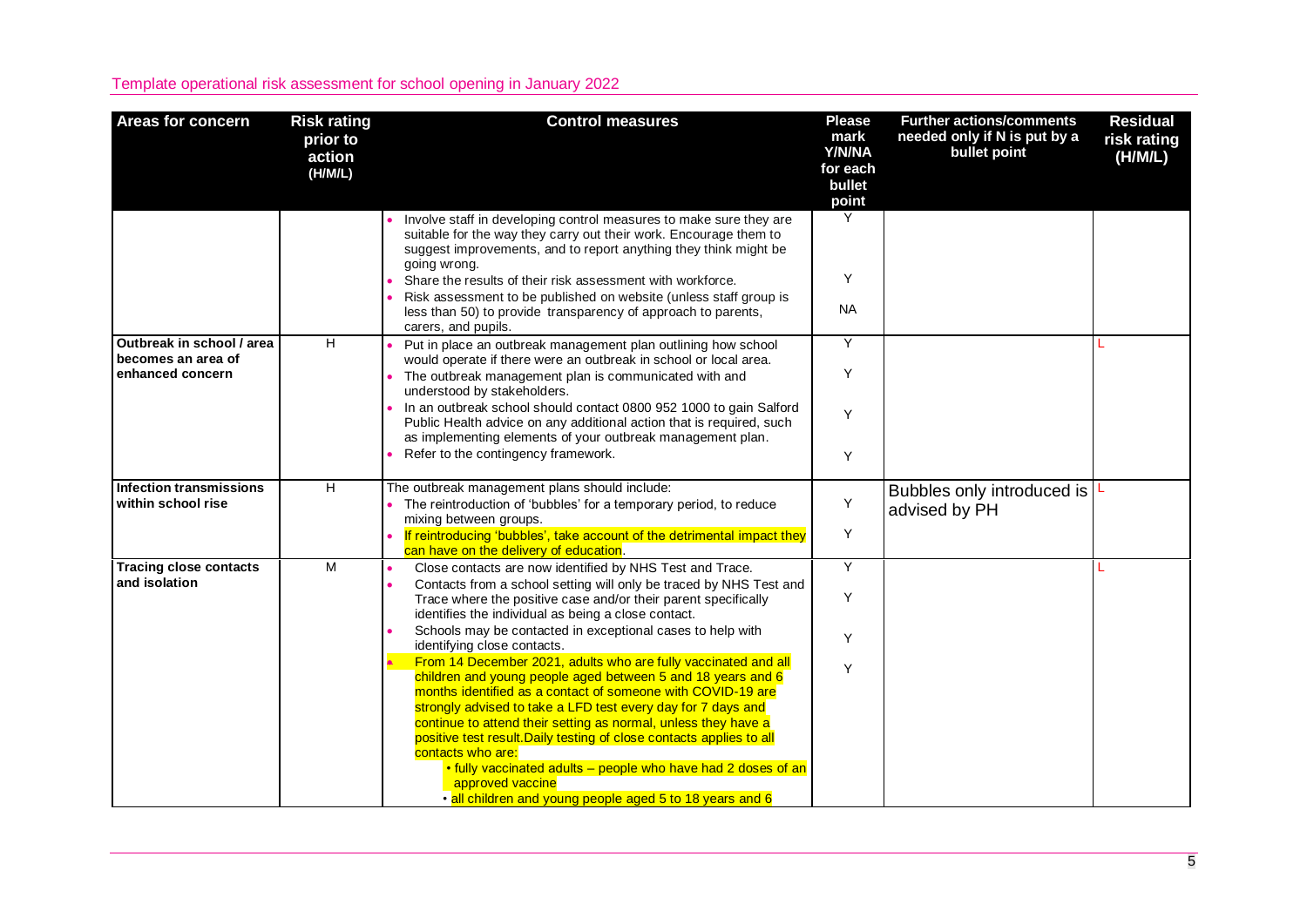| <b>Areas for concern</b>                                                          | <b>Risk rating</b><br>prior to<br>action<br>(H/M/L) | <b>Control measures</b>                                                                                                                                                                                                                                                                                                                                                                                                                                                                                                                                                                                                                                                                                                                                                        | <b>Please</b><br>mark<br>Y/N/NA<br>for each<br>bullet<br>point | <b>Further actions/comments</b><br>needed only if N is put by a<br>bullet point | <b>Residual</b><br>risk rating<br>(H/M/L) |
|-----------------------------------------------------------------------------------|-----------------------------------------------------|--------------------------------------------------------------------------------------------------------------------------------------------------------------------------------------------------------------------------------------------------------------------------------------------------------------------------------------------------------------------------------------------------------------------------------------------------------------------------------------------------------------------------------------------------------------------------------------------------------------------------------------------------------------------------------------------------------------------------------------------------------------------------------|----------------------------------------------------------------|---------------------------------------------------------------------------------|-------------------------------------------|
|                                                                                   |                                                     | months, regardless of their vaccination status<br>people who are not able to get vaccinated for medical<br>reasons<br>• people taking part, or have taken part, in an approved<br>clinical trial for a COVID-19 vaccine<br>Children under 5 years are do not need to take part in daily testing<br>of close contacts<br>Pupils with SEND identified as close contacts should be supported<br>by their school and their families to agree the most appropriate<br>route for testing including, where appropriate, additional support to<br>assist swabbing. For further information please see SEND<br>guidance. Refer to Stay at home: guidance for households with<br>possible or confirmed coronavirus (COVID-19) infection - GOV.UK<br>(www.gov.uk) for further information | Y<br>Y                                                         |                                                                                 |                                           |
| 2. Control measures                                                               |                                                     |                                                                                                                                                                                                                                                                                                                                                                                                                                                                                                                                                                                                                                                                                                                                                                                |                                                                |                                                                                 |                                           |
| 2.1 Ensure good hygiene for everyone                                              |                                                     |                                                                                                                                                                                                                                                                                                                                                                                                                                                                                                                                                                                                                                                                                                                                                                                |                                                                |                                                                                 |                                           |
| <b>Staff and pupils come</b><br>into contact with each<br>other in communal areas | H                                                   | Face coverings should temporarily be worn in communal areas and<br>classrooms (by secondary pupils, staff, and visitors – unless<br>exempt).                                                                                                                                                                                                                                                                                                                                                                                                                                                                                                                                                                                                                                   | Y                                                              |                                                                                 |                                           |
|                                                                                   |                                                     | This does not apply in situations where wearing a face covering<br>would impact on the ability to take part in exercise or strenuous<br>activity, for example in PE lessons.                                                                                                                                                                                                                                                                                                                                                                                                                                                                                                                                                                                                   | Y                                                              |                                                                                 |                                           |
|                                                                                   |                                                     | This will also be a temporary measure.<br>We would not ordinarily expect teachers to wear a face covering in<br>the classroom if they are at the front of the class, to support<br>education delivery, although settings should be sensitive to the<br>needs of individual teacher.                                                                                                                                                                                                                                                                                                                                                                                                                                                                                            | Y<br>Y                                                         |                                                                                 |                                           |
|                                                                                   |                                                     | Secondary pupils must wear face coverings on public transport and<br>dedicated transport to and from school.                                                                                                                                                                                                                                                                                                                                                                                                                                                                                                                                                                                                                                                                   | Y                                                              |                                                                                 |                                           |
|                                                                                   |                                                     | Face coverings do not need to be worn when outdoors.<br>In primary schools, face coverings recommended for staff and adults<br>(including visitors) when moving around corridors and communal<br>areas.                                                                                                                                                                                                                                                                                                                                                                                                                                                                                                                                                                        | Υ<br>Y                                                         |                                                                                 |                                           |
|                                                                                   |                                                     | Health advice continues to be that children in primary schools should<br>not be asked to wear face coverings.                                                                                                                                                                                                                                                                                                                                                                                                                                                                                                                                                                                                                                                                  | Y                                                              |                                                                                 |                                           |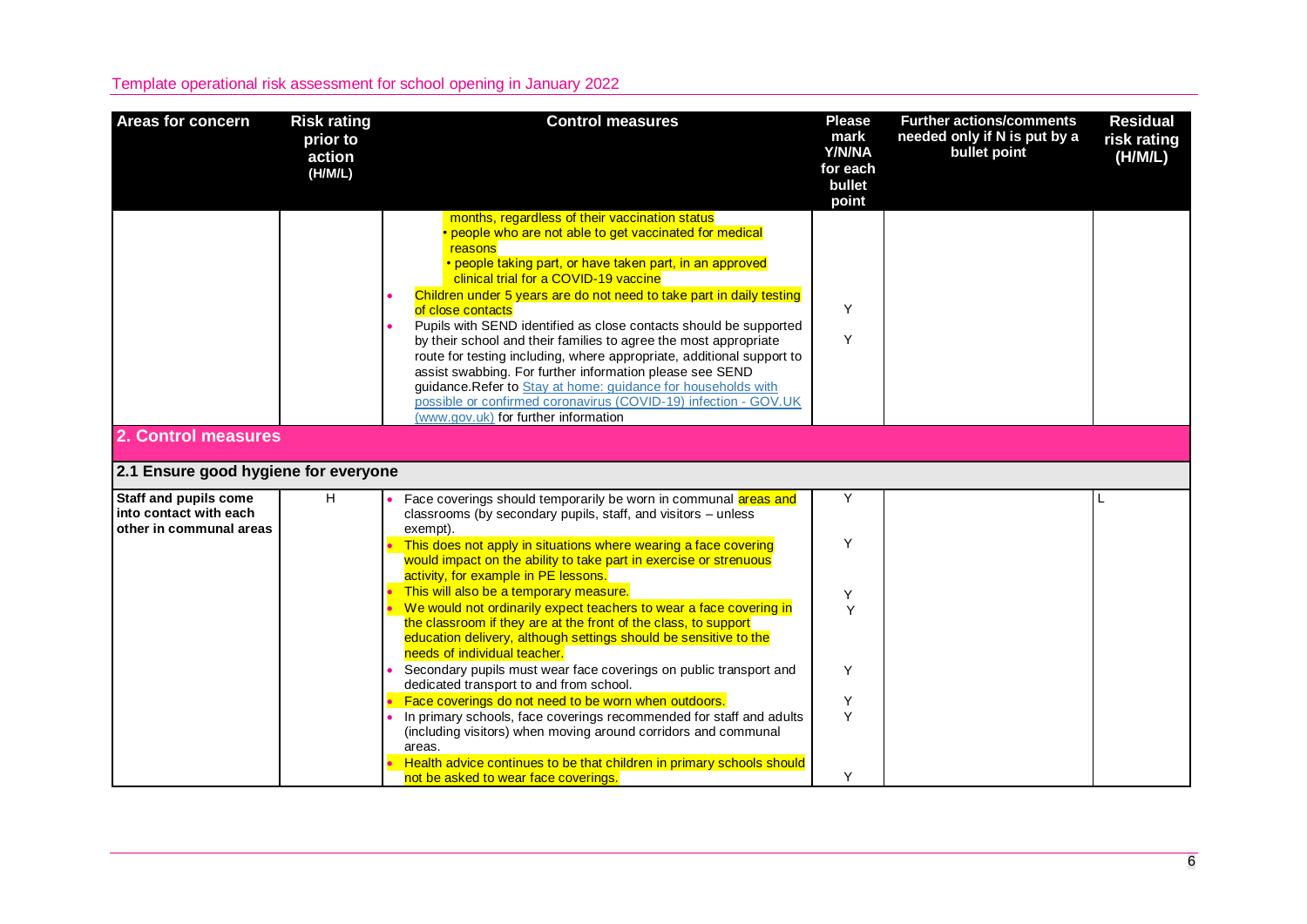| <b>Areas for concern</b>                                                   | <b>Risk rating</b><br>prior to<br>action<br>(H/M/L) | <b>Control measures</b>                                                                                                                                                                                                        | <b>Please</b><br>mark<br>Y/N/NA<br>for each<br>bullet<br>point | <b>Further actions/comments</b><br>needed only if N is put by a<br>bullet point | <b>Residual</b><br>risk rating<br>(H/M/L) |
|----------------------------------------------------------------------------|-----------------------------------------------------|--------------------------------------------------------------------------------------------------------------------------------------------------------------------------------------------------------------------------------|----------------------------------------------------------------|---------------------------------------------------------------------------------|-------------------------------------------|
|                                                                            |                                                     | Comply with the Equality Act 2010 and make reasonable<br>adjustments for disabled pupils and staff.<br>Have a small contingency supply of face coverings available in<br>school.                                               |                                                                |                                                                                 |                                           |
| Pupils and staff forget to<br>wash their hands<br>regularly and frequently | H                                                   | Staff training includes the need to remind pupils of the need to wash<br>their hands regularly and frequently to include start of school day,<br>after using the toilet, after breaks and after using any shared<br>equipment. | Y                                                              |                                                                                 | L                                         |
|                                                                            |                                                     | Posters and electronic messaging boards reinforce the need to wash<br>hands regularly and frequently.                                                                                                                          | Y                                                              |                                                                                 |                                           |
|                                                                            |                                                     | Pupils are reminded regularly on how to wash hands and young<br>children are supervised in doing so - building these routines into<br>school culture.                                                                          | Y                                                              |                                                                                 |                                           |
|                                                                            |                                                     | Frequent and thorough hand cleaning should now be regular<br>practice.<br>School leaders monitor the extent to which handwashing is taking                                                                                     | Y                                                              |                                                                                 |                                           |
|                                                                            |                                                     | place on a regular and frequent basis.<br>Pupils should be encouraged where possible not to touch their faces<br>or to put objects in their mouths.                                                                            | Υ                                                              |                                                                                 |                                           |
|                                                                            |                                                     |                                                                                                                                                                                                                                | Y                                                              |                                                                                 |                                           |
| Pupils may not observe<br>respiratory hygiene                              | H                                                   | Continue to promote the 'catch it, bin it, kill it' approach with all staff,<br>pupils, and parents.                                                                                                                           | Y<br>Y                                                         |                                                                                 |                                           |
|                                                                            |                                                     | Continue to promote the e-Bug COVID-19 website. It contains free<br>resources, including materials to encourage good hand and<br>respiratory hygiene.                                                                          |                                                                |                                                                                 |                                           |
| Use of personal<br>protective equipment                                    | н                                                   | Staff are clear that most schools will not require PPE beyond what<br>they would normally need for their work.                                                                                                                 | Y                                                              |                                                                                 |                                           |
| PPE is unclear                                                             |                                                     | Adhere to the guidance on the use of PPE in education, childcare<br>and children's social care settings which provides more information<br>on the use of PPE for COVID-19.                                                     | Y                                                              |                                                                                 |                                           |
|                                                                            |                                                     | Ensure the quidance is understood and communicated to relevant<br>staff.                                                                                                                                                       | Y                                                              |                                                                                 |                                           |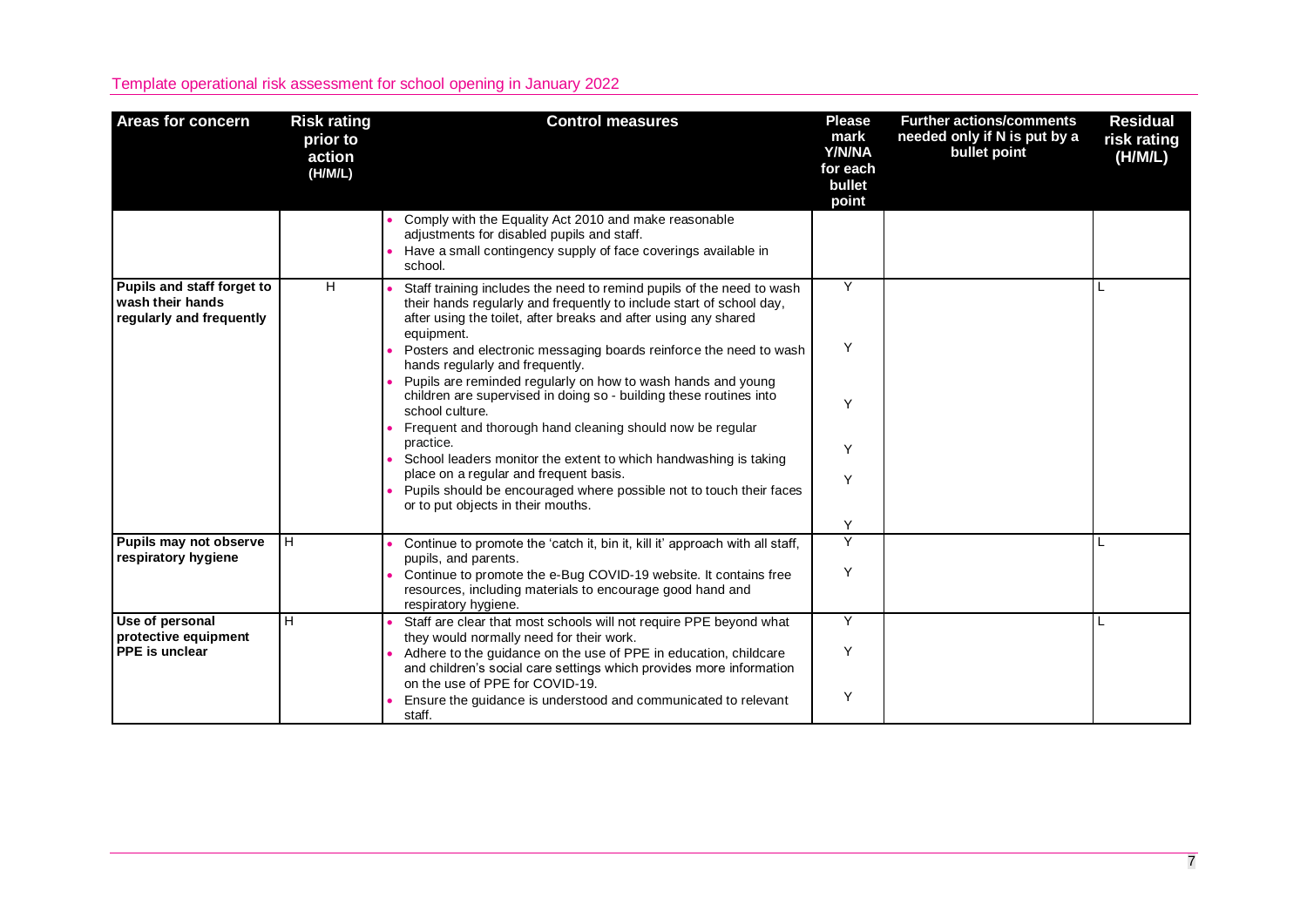| <b>Areas for concern</b>                                                                            | <b>Risk rating</b><br>prior to<br>action<br>(H/M/L) | <b>Control measures</b>                                                                                                                                                                                                                                                                             | <b>Please</b><br>mark<br>Y/N/NA<br>for each<br>bullet<br>point | <b>Further actions/comments</b><br>needed only if N is put by a<br>bullet point | <b>Residual</b><br>risk rating<br>(H/M/L) |
|-----------------------------------------------------------------------------------------------------|-----------------------------------------------------|-----------------------------------------------------------------------------------------------------------------------------------------------------------------------------------------------------------------------------------------------------------------------------------------------------|----------------------------------------------------------------|---------------------------------------------------------------------------------|-------------------------------------------|
| <b>Provision of PPE for</b><br>staff where required is<br>not in line with<br>government guidelines | lн.                                                 | Government guidance on wearing PPE is understood,<br>communicated and sufficient PPE has been procured.<br>Those staff required to wear PPE have been instructed on how to<br>put on and how to remove PPE carefully to reduce contamination<br>and how to dispose of them safely.                  | Y<br>Y                                                         |                                                                                 |                                           |
|                                                                                                     |                                                     | Staff are reminded that wearing gloves is not a substitute for good<br>handwashing.<br>Ensure that 3rd party employers (e.g., catering and cleaning<br>companies) have shared risk assessments with the school.<br>2.2 Maintain appropriate cleaning regimes, using standard products as detergents | Y<br>Y                                                         | Communicated in Sept<br>and Jan INSETs                                          |                                           |
|                                                                                                     |                                                     |                                                                                                                                                                                                                                                                                                     |                                                                |                                                                                 |                                           |
| <b>Cleaning capacity is</b><br>reduced                                                              | H                                                   | An appropriate cleaning schedule is in place and maintained.<br>Includes regular cleaning of areas and equipment (for example,<br>twice per day using detergent and hot water followed by a chlorine<br>based disinfectant solution), with a particular focus on frequently                         | Y<br>Y                                                         |                                                                                 |                                           |
|                                                                                                     |                                                     | touched surfaces, e.g:<br><b>Toilets</b><br>Door Handles/ Access Buttons<br>Kitchen areas and associated equipment<br>Water dispensers/coolers<br>Printers/ Photocopiers<br><b>White Boards</b><br>Play Equipment<br>Shared resources                                                               |                                                                |                                                                                 |                                           |
|                                                                                                     |                                                     | UKHSA guidance on the cleaning of non-healthcare settings COVID-<br>19: cleaning of non-healthcare settings outside the home - GOV.UK<br>(www.gov.uk) is understood and communicated.                                                                                                               | Y                                                              | Shared in Jan INSET                                                             |                                           |
|                                                                                                     |                                                     | A work plan for cleaning staff (including any environmental cleans) is<br>agreed with contracting agencies prior to opening.<br>An enhanced cleaning plan is agreed and implemented which                                                                                                           | Y                                                              |                                                                                 |                                           |
|                                                                                                     |                                                     | minimises the spread of infection to include regular cleaning of all<br>frequently touched surfaces and welfare areas.                                                                                                                                                                              | Y                                                              |                                                                                 |                                           |
|                                                                                                     |                                                     | More frequent cleaning of rooms that are used by different groups.<br>Regular cleaning of toilets.<br>Working hours for cleaning staff are amended/increased if required.                                                                                                                           | Y<br>Y                                                         |                                                                                 |                                           |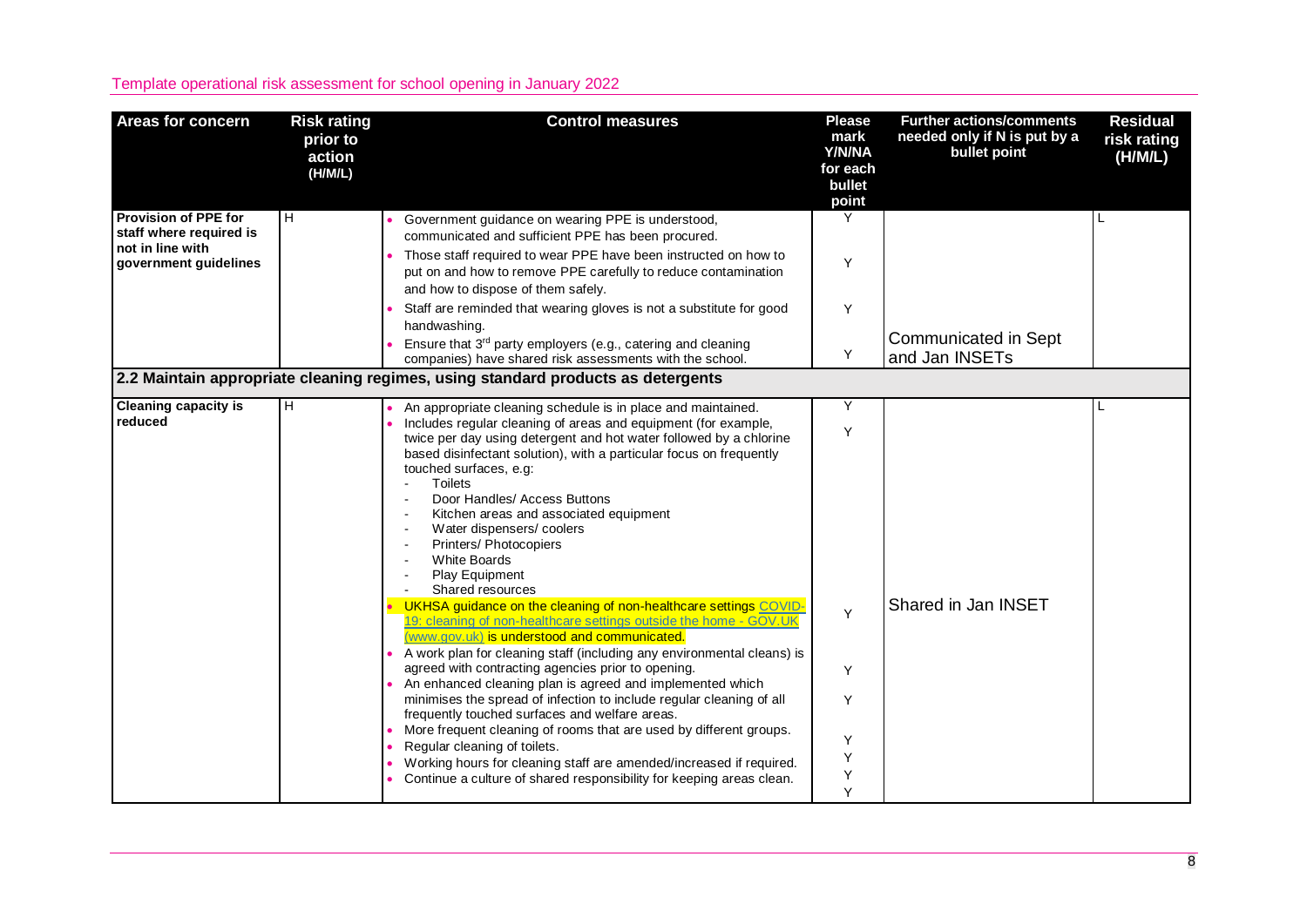|                                                                                                                 | prior to<br>action<br>(H/M/L) | <b>Control measures</b>                                                                                                                                                                                                                                                                                                            | <b>Please</b><br>mark<br><b>Y/N/NA</b><br>for each<br>bullet<br>point | <b>Further actions/comments</b><br>needed only if N is put by a<br>bullet point                                                                      | <b>Residual</b><br>risk rating<br>(H/M/L) |
|-----------------------------------------------------------------------------------------------------------------|-------------------------------|------------------------------------------------------------------------------------------------------------------------------------------------------------------------------------------------------------------------------------------------------------------------------------------------------------------------------------|-----------------------------------------------------------------------|------------------------------------------------------------------------------------------------------------------------------------------------------|-------------------------------------------|
| The use of water<br>fountains increases the                                                                     | H                             | Water fountains to be sanitised/flushed regularly.                                                                                                                                                                                                                                                                                 | <b>NA</b>                                                             |                                                                                                                                                      | L                                         |
| risk of transmission                                                                                            |                               | Signage to be put in place to prohibit face-to-tap drinking.<br>Water fountains are to be used ONLY to refill personal water bottles<br>or containers.                                                                                                                                                                             | <b>NA</b><br><b>NA</b>                                                |                                                                                                                                                      |                                           |
| Toilet areas are not kept<br>clean and well stocked                                                             | Iн                            | Pupils are reminded regularly on how the toilet facilities should be<br>used and young children are supervised in doing so - building these<br>routines into school culture.                                                                                                                                                       | Y                                                                     |                                                                                                                                                      | L                                         |
|                                                                                                                 |                               | The toilets and sinks are cleaned frequently.                                                                                                                                                                                                                                                                                      | Y                                                                     |                                                                                                                                                      |                                           |
|                                                                                                                 |                               | Monitoring ensures a constant supply of soap, paper towels and<br>toilet tissue.<br>Bins are emptied regularly.                                                                                                                                                                                                                    | Y<br>Y                                                                |                                                                                                                                                      |                                           |
| <b>Resources and</b>                                                                                            | H                             | Staff and pupils have their own pens and pencils and other such                                                                                                                                                                                                                                                                    | Y                                                                     |                                                                                                                                                      |                                           |
| equipment may not be<br>cleaned frequently<br>enough                                                            |                               | frequently used equipment.<br>Classroom resources (e.g. books and games) to be shared only                                                                                                                                                                                                                                         | Y                                                                     |                                                                                                                                                      |                                           |
|                                                                                                                 |                               | within the class, as far as possible, and cleaned regularly.<br>Outdoor equipment to be regularly cleaned.                                                                                                                                                                                                                         | Υ                                                                     |                                                                                                                                                      |                                           |
|                                                                                                                 |                               | Limit unnecessary sharing of resources as much as possible.                                                                                                                                                                                                                                                                        | Υ                                                                     |                                                                                                                                                      |                                           |
|                                                                                                                 |                               | Remove soft furnishings, soft toys and toys that are hard to clean<br>(such as those with intricate parts).                                                                                                                                                                                                                        | Υ<br>Y                                                                |                                                                                                                                                      |                                           |
| Staff and reception areas   H<br>cannot be cleaned<br>thoroughly                                                |                               | Remove soft furnishings and items that cannot be regularly<br>cleaned.                                                                                                                                                                                                                                                             | Y                                                                     |                                                                                                                                                      |                                           |
| New and existing staff                                                                                          | H                             | An updated staff handbook is issued to all staff.                                                                                                                                                                                                                                                                                  | Y                                                                     |                                                                                                                                                      | L                                         |
| are not trained in new<br>procedures, leading to<br>risks to health<br>2.3 Keep occupied spaces well-ventilated |                               | Induction and CPD programmes are in operation for all staff prior to<br>reopening, and include:<br>Infection control including hand hygiene, respiratory hygiene<br>and enhanced cleaning regimes.<br>Changes to fire safety and evacuation procedures.<br>Constructive behaviour management.<br>Safeguarding.<br>Risk management. | Y                                                                     | Updated policies from Salford<br>Council discussed and shared<br>during inset with further discussion<br>and training planned for future<br>meetings |                                           |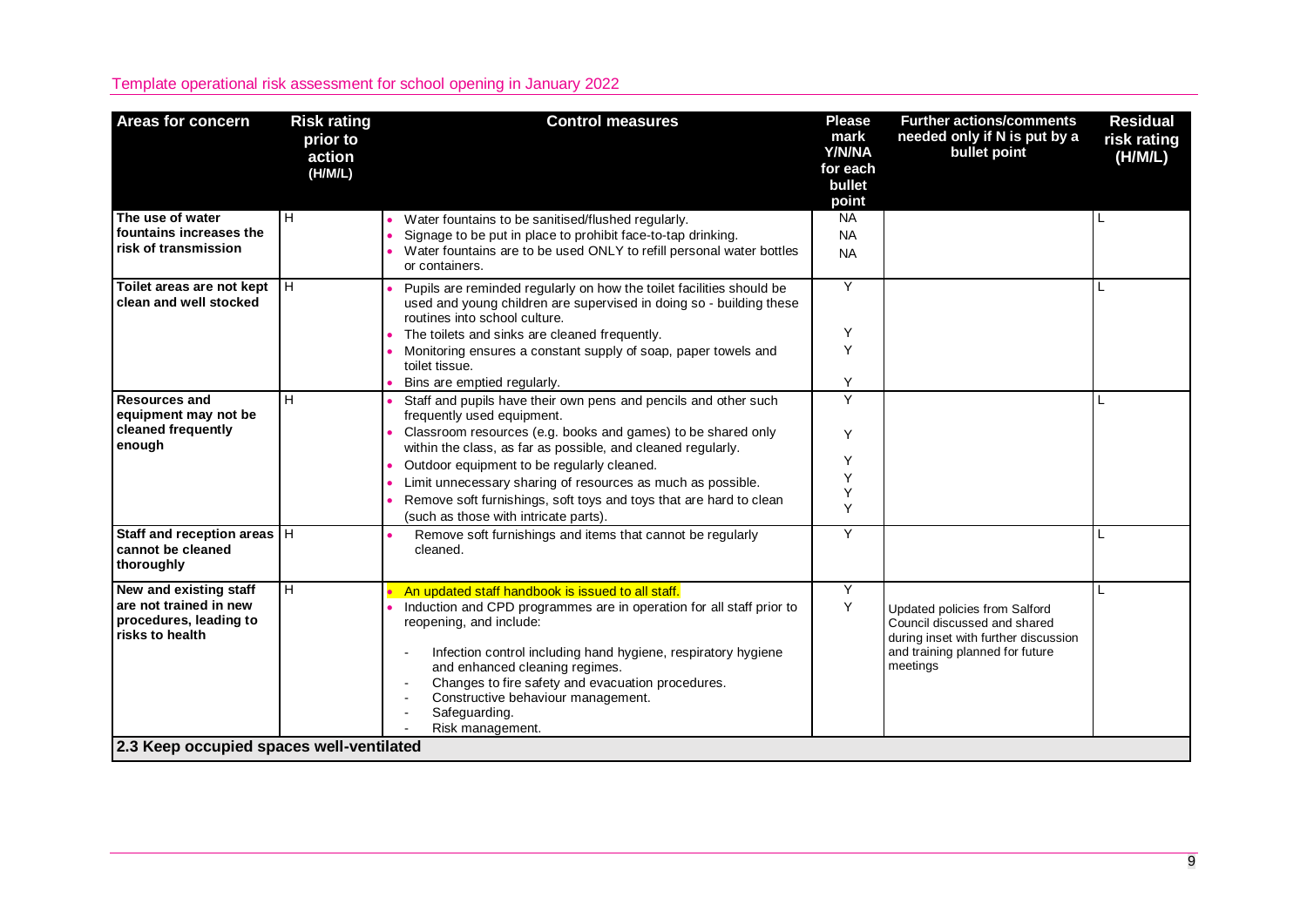| <b>Areas for concern</b>                           | <b>Risk rating</b><br>prior to<br>action<br>(H/M/L) | <b>Control measures</b>                                                                                                                                                                                                                                                                                                                                                                                                                                                                                                                                                                                                                                                                                                                                                                                                                                                                                                                                                                                                                                                                                                                                                                                                                                                                                                                                                                                                                                                                                                                                                                                                                                                                                                                                                                                                                                                                                                                                                                                                                           | <b>Please</b><br>mark<br>Y/N/NA<br>for each<br>bullet<br>point                                       | <b>Further actions/comments</b><br>needed only if N is put by a<br>bullet point | <b>Residual</b><br>risk rating<br>(H/M/L) |
|----------------------------------------------------|-----------------------------------------------------|---------------------------------------------------------------------------------------------------------------------------------------------------------------------------------------------------------------------------------------------------------------------------------------------------------------------------------------------------------------------------------------------------------------------------------------------------------------------------------------------------------------------------------------------------------------------------------------------------------------------------------------------------------------------------------------------------------------------------------------------------------------------------------------------------------------------------------------------------------------------------------------------------------------------------------------------------------------------------------------------------------------------------------------------------------------------------------------------------------------------------------------------------------------------------------------------------------------------------------------------------------------------------------------------------------------------------------------------------------------------------------------------------------------------------------------------------------------------------------------------------------------------------------------------------------------------------------------------------------------------------------------------------------------------------------------------------------------------------------------------------------------------------------------------------------------------------------------------------------------------------------------------------------------------------------------------------------------------------------------------------------------------------------------------------|------------------------------------------------------------------------------------------------------|---------------------------------------------------------------------------------|-------------------------------------------|
| Occupied spaces are not<br>sufficiently ventilated | $\overline{H}$                                      | Increase natural ventilation to all enclosed classrooms and<br>workspaces by fully or partially opening windows, air vents and<br>doors.<br>Do not prop open fire doors unless fitted with magnetic locks or<br>manned.<br>Review HSE video to ensure all aspects have been considered<br>https://voutu.be/hkK_LZeUGXM<br>Any poorly ventilated spaces to be identified and steps taken to improve<br>fresh air flow in poorly ventilated areas by:<br>Opening external windows and internal doors where it is safe to do<br>so, and they are not fire doors.<br>• The use of mechanical ventilation systems that uses a fan to draw<br>fresh air, or extract air from a room. These should be adjusted to<br>increase the ventilation rate wherever possible and checked to<br>confirm that normal operation meets current guidance and that only<br>fresh outside air is circulated.<br>When holding events where visitors such as parents are on site, for<br>example school plays use spaces that have adequate ventilation.<br>Purge / air room as frequently as possible by opening all doors and<br>windows fully to maximise ventilation when the room is unoccupied<br>and where possible between appointments.<br>Where mechanical ventilation is used ensure, these are set to<br>maximise fresh air and minimise recirculation<br>Maintain mechanical ventilation systems in accordance with the<br>manufacturers' recommendations.<br>Use CO2 monitors to identify where ventilation needs to be<br><i>improved.</i><br>Consider if your school is eligible to apply for a DfE-funded air<br>cleaning unit RP175.01 How to apply for a DfE funded air cleaning<br>unit.pdf - Google Drive<br>To balance the need for increased ventilation while maintaining a<br>comfortable temperature consider:<br>opening high level windows in colder weather in preference to low<br>level to reduce draughts<br>increasing the ventilation while spaces are unoccupied (for<br>example, between classes, during break and lunch, when a room | Y<br>Υ<br>Y<br>Y<br><b>NA</b><br>Y<br>Y<br><b>NA</b><br><b>NA</b><br>Y<br>Y<br>Y<br>Y<br>Y<br>Υ<br>Y | Discussed at inset and e-mailed<br>to staff                                     |                                           |
|                                                    |                                                     | is unused)                                                                                                                                                                                                                                                                                                                                                                                                                                                                                                                                                                                                                                                                                                                                                                                                                                                                                                                                                                                                                                                                                                                                                                                                                                                                                                                                                                                                                                                                                                                                                                                                                                                                                                                                                                                                                                                                                                                                                                                                                                        |                                                                                                      |                                                                                 |                                           |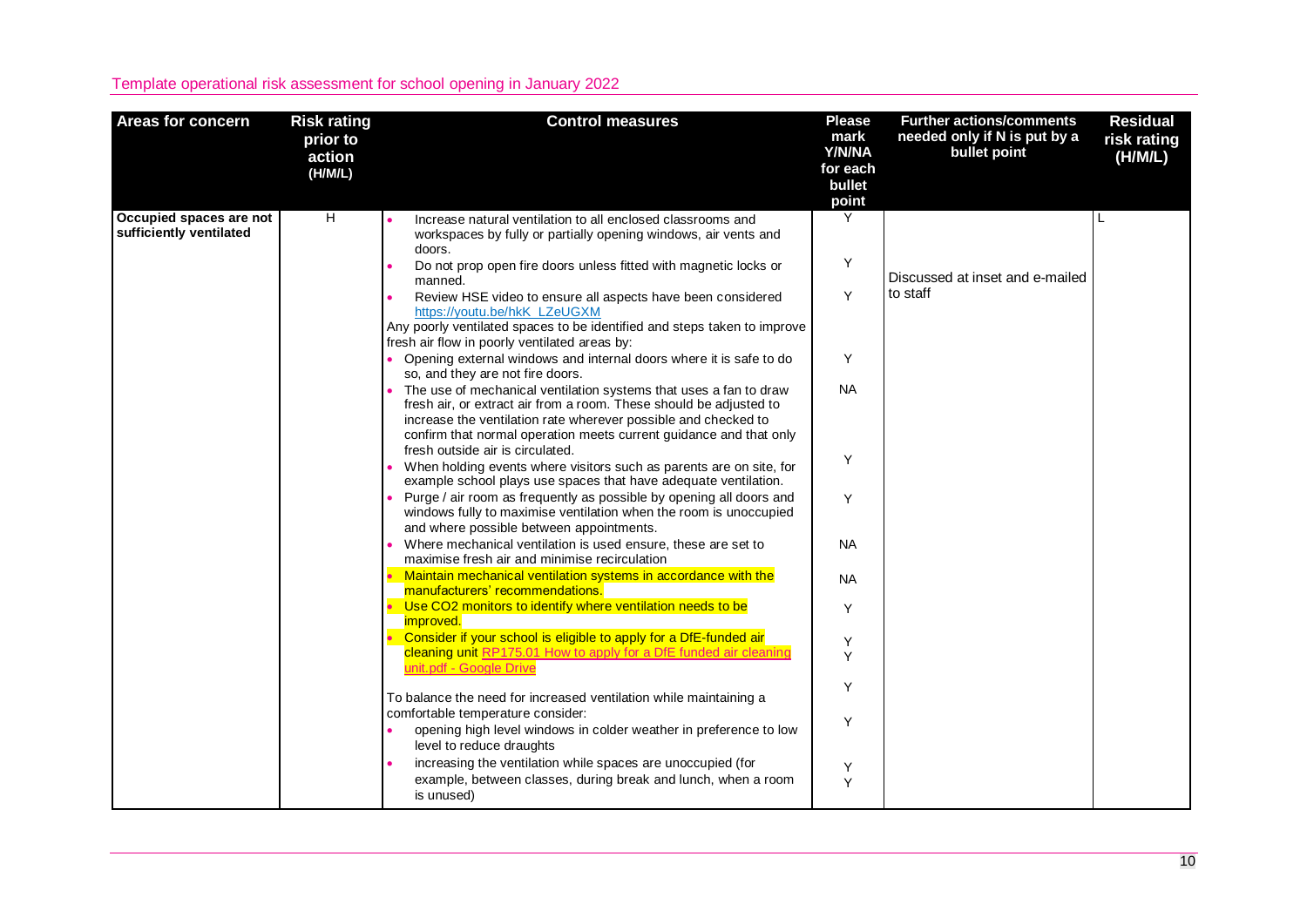| <b>Areas for concern</b>                                              | <b>Risk rating</b><br>prior to<br>action<br>(H/M/L) | <b>Control measures</b>                                                                                                                                                                                                                                                                                                                                                                                                                                                                                                                                                                                                                                                                             | <b>Please</b><br>mark<br>Y/N/NA<br>for each<br>bullet<br>point | <b>Further actions/comments</b><br>needed only if N is put by a<br>bullet point | <b>Residual</b><br>risk rating<br>(H/M/L) |
|-----------------------------------------------------------------------|-----------------------------------------------------|-----------------------------------------------------------------------------------------------------------------------------------------------------------------------------------------------------------------------------------------------------------------------------------------------------------------------------------------------------------------------------------------------------------------------------------------------------------------------------------------------------------------------------------------------------------------------------------------------------------------------------------------------------------------------------------------------------|----------------------------------------------------------------|---------------------------------------------------------------------------------|-------------------------------------------|
|                                                                       |                                                     | providing flexibility to allow additional, suitable indoor clothing<br>Heating should be used as necessary to ensure comfort levels are<br>maintained particularly in occupied spaces.                                                                                                                                                                                                                                                                                                                                                                                                                                                                                                              |                                                                |                                                                                 |                                           |
| Use of shared spaces<br>such as the hall, sports<br>hall, dining hall | H                                                   | Shared indoor and outdoor spaces can be used, but arrangements<br>should be in place for enhanced cleaning and hygiene.<br>Maximise use of external areas for outdoor sports, ensuring sports<br>equipment is thoroughly cleaned between each use by different<br>groups.                                                                                                                                                                                                                                                                                                                                                                                                                           | Y<br>Y                                                         |                                                                                 | L                                         |
|                                                                       |                                                     | 2.4. Follow public health advice on testing, self isolation and managing confirmed cases of COVID-19                                                                                                                                                                                                                                                                                                                                                                                                                                                                                                                                                                                                |                                                                |                                                                                 |                                           |
| An individual develops<br>COVID-19 symptoms or<br>has a positive test | н                                                   | Ensure pupils, staff and other adults follow public health advice on<br>when to self-isolate and what to do When to self-isolate and what to<br>do - Coronavirus (COVID-19) - NHS (www.nhs.uk)<br>Ensure updated guidance is communicated to all stakeholders and<br>understood.<br>Pupils and staff know they do not come into school if they have<br>symptoms (however mild), have had a positive test result or other<br>reasons requiring them to stay at home due to the risk of them<br>passing on COVID-19.<br>Promote testing for staff and pupils who have symptoms in line with<br>guidance.<br>Procedures are in place to deal with any pupil or staff displaying<br>symptoms at school. | Y<br>Y<br>Y<br>Y<br>Y                                          |                                                                                 | L                                         |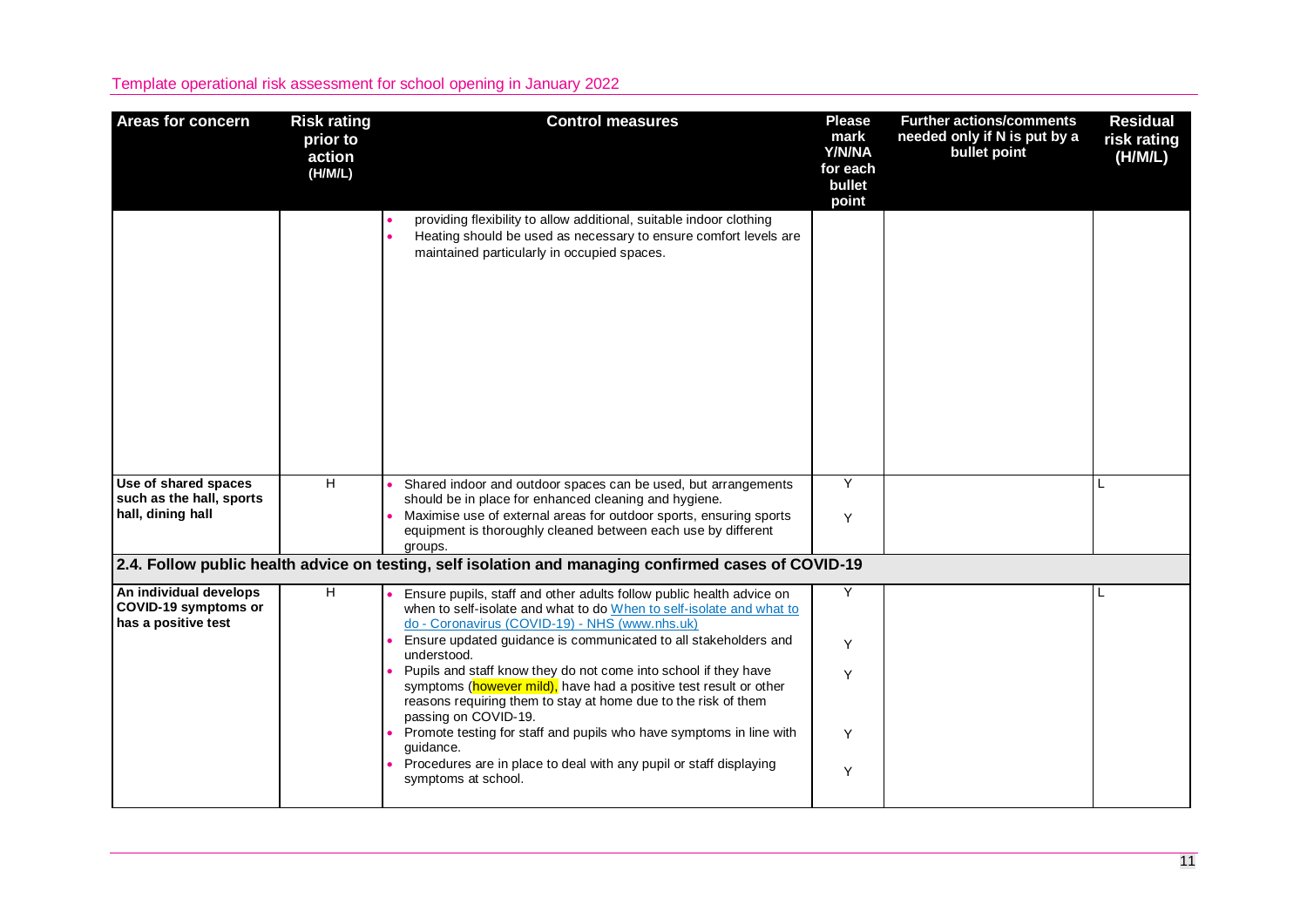| <b>Areas for concern</b>                                                                                                   | <b>Risk rating</b><br>prior to<br>action<br>(H/M/L) | <b>Control measures</b>                                                                                                                                                                                                                                                                                                                                                                                                                                                                                                                                                                                                                                                                                                                                                                                                                                                                                                                          | <b>Please</b><br>mark<br>Y/N/NA<br>for each<br>bullet<br>point | <b>Further actions/comments</b><br>needed only if N is put by a<br>bullet point | <b>Residual</b><br>risk rating<br>(H/M/L) |
|----------------------------------------------------------------------------------------------------------------------------|-----------------------------------------------------|--------------------------------------------------------------------------------------------------------------------------------------------------------------------------------------------------------------------------------------------------------------------------------------------------------------------------------------------------------------------------------------------------------------------------------------------------------------------------------------------------------------------------------------------------------------------------------------------------------------------------------------------------------------------------------------------------------------------------------------------------------------------------------------------------------------------------------------------------------------------------------------------------------------------------------------------------|----------------------------------------------------------------|---------------------------------------------------------------------------------|-------------------------------------------|
|                                                                                                                            |                                                     | • Pupils and staff displaying symptoms should go home as soon as<br>possible avoiding the use of public transport and, wherever possible,<br>pupils will be collected by a member of their family or household.<br>If a pupil is awaiting collection, they are left in a room on their own if<br>possible and safe to do so. A window should be opened for fresh air<br>ventilation if possible. Appropriate PPE should also be used if close<br>contact is necessary, further information on this can be found Safe<br>working in education, childcare and children's social care settings,<br>including the use of personal protective equipment (PPE) (applies<br>until Step 4) - GOV.UK (www.gov.uk)<br>Any rooms they use should be cleaned after they have left.<br>The household (including any siblings) should follow the UKHSA<br>stay at home guidance for households with possible or confirmed<br>coronavirus (COVID-19) infection. | Y<br>Y<br>Y<br>Y                                               |                                                                                 |                                           |
| Staff and pupils are not<br>aware of the need for a<br>confirmatory PCR test<br>following a positive LFD<br>test result    | H                                                   | Ensure updated guidance is communicated to all stakeholders and<br>understood.<br>Ensure staff and pupils know how to book a PCR test Get a free<br>PCR test to check if you have coronavirus (COVID-19) - GOV.UK<br>(www.gov.uk)<br>Ensure staff and pupils know to self-isolate in line with the guidance<br>whilst awaiting the PCR result.<br>Staff and pupils know If the PCR test is taken within 2 days of the<br>positive lateral flow test, and is negative, it overrides the self-test<br>LFD test and the pupil can return to school, as long as the individual<br>doesn't have COVID-19 symptoms.                                                                                                                                                                                                                                                                                                                                    | Y<br>Y<br>Y<br>Y                                               | Warn and inform letters<br>produced by LA issued<br>after every case.           | L                                         |
| <b>Staff, parents and pupils</b><br>are not aware of the<br>changes in self-isolation<br>guidance for the positive<br>case | H                                                   | The positive case may be able to end their self-isolation period<br>before the end of the 10 full days. They can take an LFD test from 6<br>days after the day their symptoms started (or the day the test was<br>taken if they did not have any symptoms), and another LFD test on<br>the following day.<br>The second LFD test should be taken at least 24 hours later.<br>If both these test results are negative, and they do not have a high<br>temperature, they may end their self-isolation after the second<br>negative test result.                                                                                                                                                                                                                                                                                                                                                                                                    | Y<br>Y<br>Y                                                    |                                                                                 | L                                         |
| Positive cases in class<br>where staff are not<br>double vaccinated pose<br>a risk to health                               | H                                                   | School to request that all staff share their vaccination status to<br>enable staff to be advised to isolate as appropriate should they be<br>contacts of a positive case. If staff do not feel able to disclose this<br>information this should be recorded.                                                                                                                                                                                                                                                                                                                                                                                                                                                                                                                                                                                                                                                                                     | Y                                                              | Request booster update<br>in Dec/Jan 2022                                       |                                           |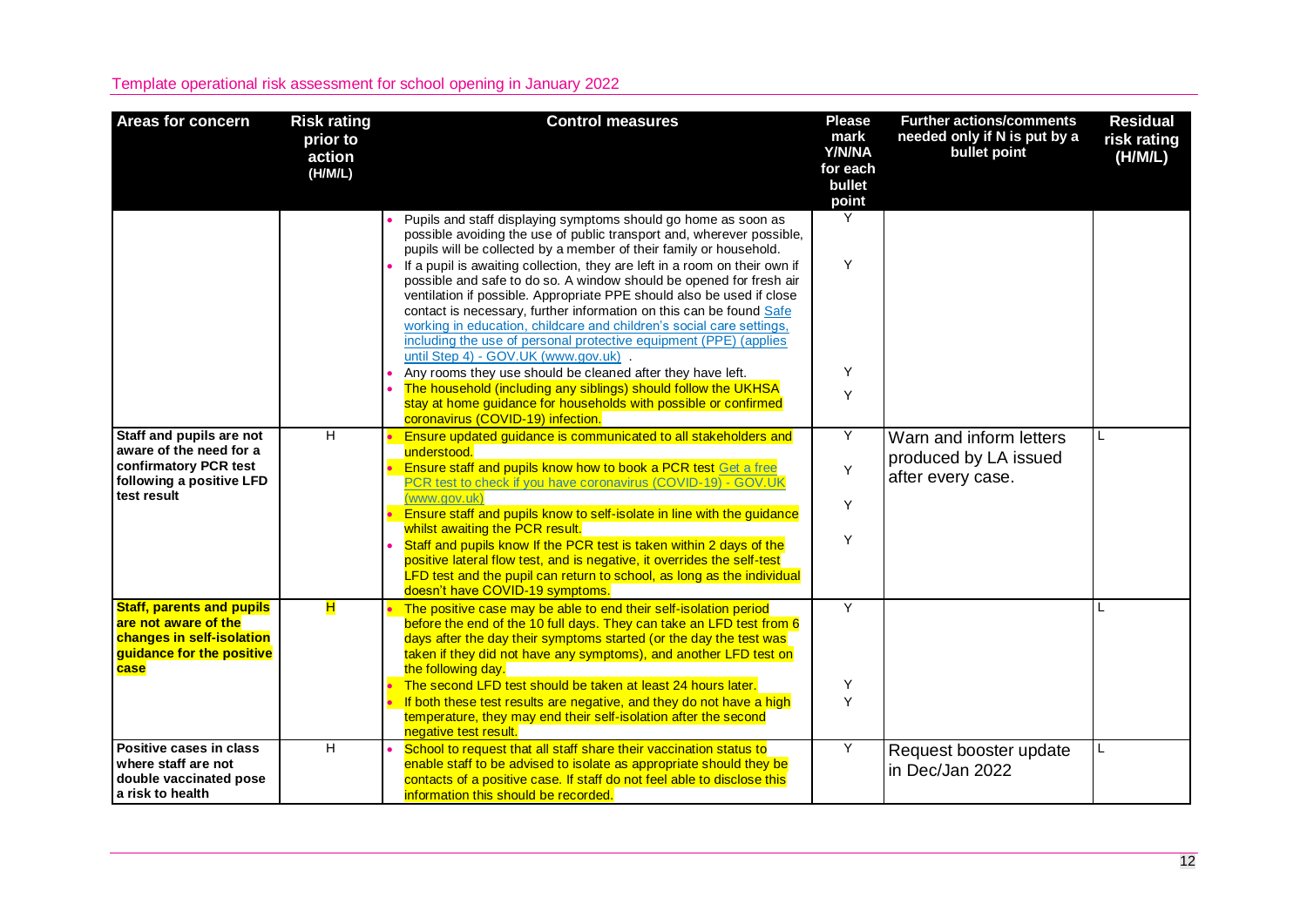| <b>Areas for concern</b>                                                                                                                                                   | <b>Risk rating</b><br>prior to<br>action<br>(H/M/L) | <b>Control measures</b>                                                                                                                                                                                                                                                                                                                                                                                                                                                                                                                                                                                                                                                                                                                                               | <b>Please</b><br>mark<br>Y/N/NA<br>for each<br>bullet<br>point                          | <b>Further actions/comments</b><br>needed only if N is put by a<br>bullet point | <b>Residual</b><br>risk rating<br>(H/M/L) |
|----------------------------------------------------------------------------------------------------------------------------------------------------------------------------|-----------------------------------------------------|-----------------------------------------------------------------------------------------------------------------------------------------------------------------------------------------------------------------------------------------------------------------------------------------------------------------------------------------------------------------------------------------------------------------------------------------------------------------------------------------------------------------------------------------------------------------------------------------------------------------------------------------------------------------------------------------------------------------------------------------------------------------------|-----------------------------------------------------------------------------------------|---------------------------------------------------------------------------------|-------------------------------------------|
| Staff, pupils and parents<br>are not aware of the<br>school's procedures<br>(including on self-<br>isolation and testing)<br>should anyone display<br>symptoms of COVID-19 | H                                                   | Staff, pupils, and parents have received clear communications<br>informing them of current government guidance and local authority<br>process on the actions to take should anyone display symptoms of<br>COVID-19 and how this will be implemented in the school.<br>This guidance has been explained to staff and pupils as part of the<br>induction process.<br>Any updates or changes to this guidance are communicated in a<br>timely and effective way to all stakeholders.                                                                                                                                                                                                                                                                                     | Y<br>Y<br>Y                                                                             |                                                                                 | L                                         |
| Medical rooms are not<br>adequately equipped or<br>configured to maintain<br>infection control                                                                             | H                                                   | Social distancing provisions and PPE (where needed for personal<br>care) are in place for medical rooms.<br>Additional rooms are designated for pupils with suspected COVID-19<br>whilst collection is arranged.<br>Procedures are in place for medical rooms to be cleaned after<br>suspected COVID-19 cases, along with other affected areas,<br>including toilets.                                                                                                                                                                                                                                                                                                                                                                                                 | Y<br>Y<br>Y                                                                             | Meeting Room 2 to be used as<br>medical room as and when<br>required            | L.                                        |
| <b>Secondary only</b><br>Asymptomatic testing is<br>not set up for the start of<br>term                                                                                    |                                                     | The importance of asymptomatic testing is communicated and<br>understood by all stakeholders.<br>All secondary school pupils (with parental consent) should take 1<br>on-site test at the start of the spring term in their school<br>asymptomatic test site, followed by one LFD self-test at home $3 - 4$<br>days after their on-site test.<br>Secondary schools will have the option to stagger the return to                                                                                                                                                                                                                                                                                                                                                      | <b>NA</b><br><b>NA</b><br><b>NA</b>                                                     |                                                                                 |                                           |
|                                                                                                                                                                            |                                                     | school for the first week to accommodate on-site testing.<br>Schools have the flexibility to consider how best to deliver the one<br>test on return according to their circumstances.<br>Procedure and process are communicated, understood, and<br>followed by pupils, parents, and staff.<br>The code to use is the 'Y' code for the year groups not expected to<br>attend on that particular day.<br>Staff are identified in Secondary schools to implement the<br>governments on-site testing requirements and are fully trained.<br>Operational procedures are followed.<br>$\bullet$<br>Pupils then continue to test twice weekly in line with government<br>guidance until reviewed.<br>• All schools have a Lateral Flow Testing risk assessment in place for | <b>NA</b><br><b>NA</b><br><b>NA</b><br><b>NA</b><br><b>NA</b><br><b>NA</b><br><b>NA</b> |                                                                                 |                                           |
|                                                                                                                                                                            |                                                     | the provision, supply, and storage for home Lateral Flow Device<br>Tests.                                                                                                                                                                                                                                                                                                                                                                                                                                                                                                                                                                                                                                                                                             | <b>NA</b>                                                                               |                                                                                 |                                           |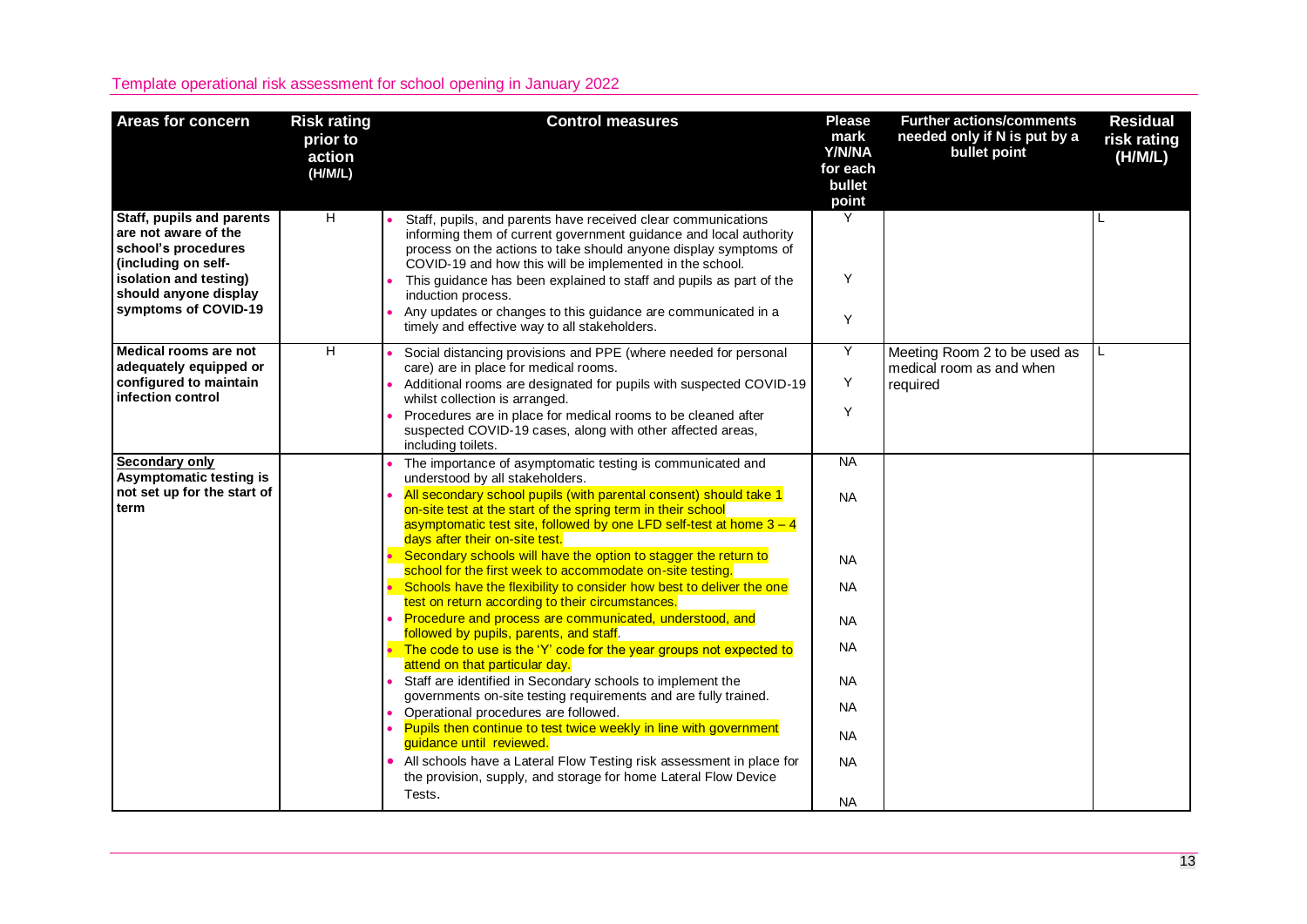| <b>Areas for concern</b>                                                                                                                                                  | <b>Risk rating</b><br>prior to<br>action<br>(H/M/L) | <b>Control measures</b>                                                                                                                                                                                                                                                                                                                                                                                                                                           | <b>Please</b><br>mark<br>Y/N/NA<br>for each<br>bullet<br>point | <b>Further actions/comments</b><br>needed only if N is put by a<br>bullet point | <b>Residual</b><br>risk rating<br>(H/M/L) |
|---------------------------------------------------------------------------------------------------------------------------------------------------------------------------|-----------------------------------------------------|-------------------------------------------------------------------------------------------------------------------------------------------------------------------------------------------------------------------------------------------------------------------------------------------------------------------------------------------------------------------------------------------------------------------------------------------------------------------|----------------------------------------------------------------|---------------------------------------------------------------------------------|-------------------------------------------|
|                                                                                                                                                                           |                                                     | A small on-site LFD test centre should be maintained in secondary<br>schools to allow for those unable to take LFD test at home on site.<br>• Pupils and parents and carers understand the importance of twice                                                                                                                                                                                                                                                    | <b>NA</b>                                                      |                                                                                 |                                           |
|                                                                                                                                                                           |                                                     | weekly testing at home for pupils and all procedures are followed.<br>Home testing kits are available for all pupils with parental consent.<br>• Pupils with a positive LFD test result should self-isolate in line with                                                                                                                                                                                                                                          | <b>NA</b><br><b>NA</b>                                         |                                                                                 |                                           |
|                                                                                                                                                                           |                                                     | the stay at home guidance. They will also need to get a free PCR<br>test to check if they have COVID-19.<br>Close contacts will be identified via NHS Test and Trace.                                                                                                                                                                                                                                                                                             | <b>NA</b>                                                      |                                                                                 |                                           |
| <b>Secondary Only</b><br><b>Pupils and parents are</b><br>not aware of the schools<br>plans to implement<br>onsite testing (before the<br>return to school in<br>January) |                                                     | Parents of secondary age pupils are informed of the arrangements in<br>place to accommodate the requirement for 1 on-site LFD tests for<br>each child on their return to school in January.                                                                                                                                                                                                                                                                       | <b>NA</b>                                                      |                                                                                 |                                           |
| <b>Asymptomatic testing</b><br>for staff is not<br>established.                                                                                                           | $\overline{H}$                                      | The importance of asymptomatic testing is communicated and<br>understood by all staff.<br>Encourage staff to undertake twice weekly home tests in line with                                                                                                                                                                                                                                                                                                       | Y                                                              |                                                                                 |                                           |
|                                                                                                                                                                           |                                                     | government guidance until reviewed.<br>Staff with a positive LFD test result should self-isolate in line with the<br>stay at home guidance. They will also need to get a free PCR test to                                                                                                                                                                                                                                                                         | Y<br>Y                                                         |                                                                                 |                                           |
|                                                                                                                                                                           |                                                     | check if they have COVID-19.<br>Close contacts will be identified via NHS Test and Trace.                                                                                                                                                                                                                                                                                                                                                                         | Y                                                              |                                                                                 |                                           |
| Infection transmission<br>within school due to<br>staff/pupils (or members                                                                                                | $\overline{H}$                                      | Robust collection and monitoring of absence data, including tracking<br>return to school dates, is in place, working with NHS track and trace<br>as appropriate.                                                                                                                                                                                                                                                                                                  | Y                                                              |                                                                                 |                                           |
| of their household)<br>displaying symptoms                                                                                                                                |                                                     | Procedures are in place to deal with any pupil or staff displaying<br>symptoms at school. This includes the use of testing for both staff<br>and pupils and appropriate action, in line with government guidance,<br>should the tests prove positive or negative.<br>Pupils, parents, and staff are aware of what steps to take if they, or<br>any member of their household, displays symptoms (no one with<br>symptoms should attend a setting for any reason). | Y<br>Y                                                         |                                                                                 |                                           |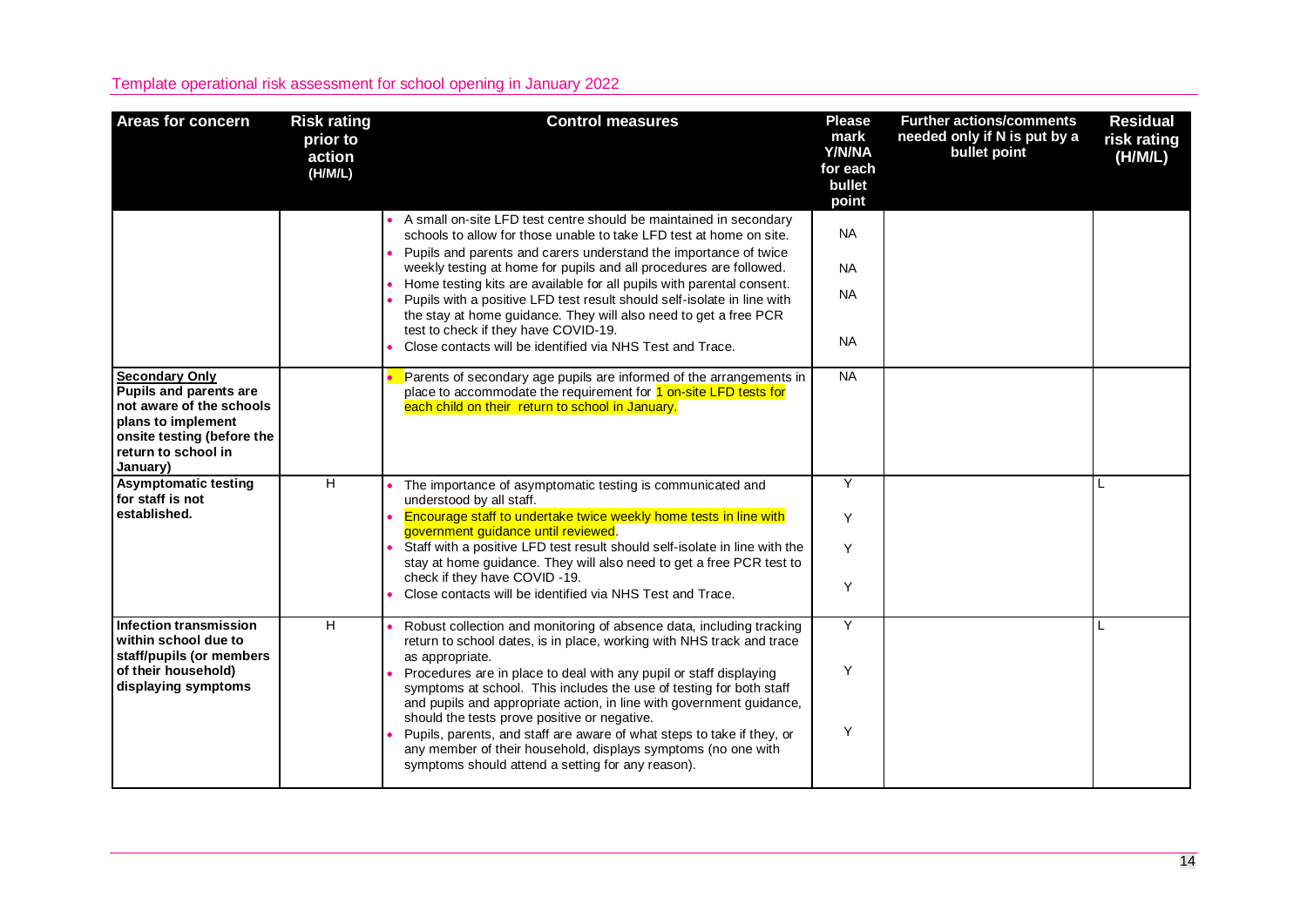| <b>Areas for concern</b>                                                                                                | <b>Risk rating</b><br>prior to<br>action<br>(H/M/L) | <b>Control measures</b>                                                                                                                                                                                    | <b>Please</b><br>mark<br>Y/N/NA<br>for each<br>bullet<br>point | <b>Further actions/comments</b><br>needed only if N is put by a<br>bullet point | <b>Residual</b><br>risk rating<br>(H/M/L) |  |  |
|-------------------------------------------------------------------------------------------------------------------------|-----------------------------------------------------|------------------------------------------------------------------------------------------------------------------------------------------------------------------------------------------------------------|----------------------------------------------------------------|---------------------------------------------------------------------------------|-------------------------------------------|--|--|
| Staff, pupils and parents<br>are not aware of the<br>school's procedures                                                | H                                                   | Staff, pupils, and parents have received clear communications<br>informing them of current government guidance on confirmed cases<br>of COVID-19 and how this will be implemented in the school.           | Y                                                              |                                                                                 |                                           |  |  |
| should there be a<br>confirmed case of<br>COVID-19 in the school                                                        |                                                     | This quidance has been explained to staff and pupils as part of the<br>induction process.<br>Any updates or changes to this guidance are communicated in a<br>timely and effective way to all stakeholders | Y<br>Y                                                         |                                                                                 |                                           |  |  |
| 3. Other considerations                                                                                                 |                                                     |                                                                                                                                                                                                            |                                                                |                                                                                 |                                           |  |  |
| 3.1 CEV children                                                                                                        |                                                     |                                                                                                                                                                                                            |                                                                |                                                                                 |                                           |  |  |
| <b>Pupils with underlying</b><br>health issues are not                                                                  | H                                                   | CEV children and young people should attend their education setting                                                                                                                                        | Y                                                              |                                                                                 |                                           |  |  |
| identified and so<br>measures have not been                                                                             |                                                     | unless they have been advised by their GP or clinician not to attend.<br>Parents have been provided with clear guidance and this is<br>reinforced on a regular basis.                                      | Y                                                              |                                                                                 |                                           |  |  |
| put in place to protect<br>them                                                                                         |                                                     | Parents have been asked to make the school aware of pupils'<br>underlying health conditions and the school has sought to ensure<br>that the appropriate guidance has been acted upon.                      | Y                                                              |                                                                                 |                                           |  |  |
|                                                                                                                         |                                                     | Schools have a regularly updated register of pupils with underlying<br>health conditions.                                                                                                                  | Y                                                              |                                                                                 |                                           |  |  |
| 3.2 Admitting children into school                                                                                      |                                                     |                                                                                                                                                                                                            |                                                                |                                                                                 |                                           |  |  |
| Parents and carers may<br>not fully understand<br>their responsibilities<br>should a child show<br>symptoms of COVID-19 | H                                                   | Key messages in line with government guidance are reinforced and<br>updated regularly via email, text, and the school's website.                                                                           | Y                                                              |                                                                                 |                                           |  |  |
| A parent wants a<br>symptomatic pupil to<br>attend school                                                               | H                                                   | Communicate to parents and carers, you can take the decision to<br>refuse the pupil if, in your reasonable judgement, it is necessary to<br>protect other pupils and staff from infection with COVID-19.   | Y                                                              |                                                                                 |                                           |  |  |
|                                                                                                                         |                                                     | Parents and carers are aware the decision would be carefully<br>considered in light of all the circumstances and current public health<br>advice.                                                          | Y                                                              |                                                                                 |                                           |  |  |
| 3.3 Vaccination                                                                                                         |                                                     |                                                                                                                                                                                                            |                                                                |                                                                                 |                                           |  |  |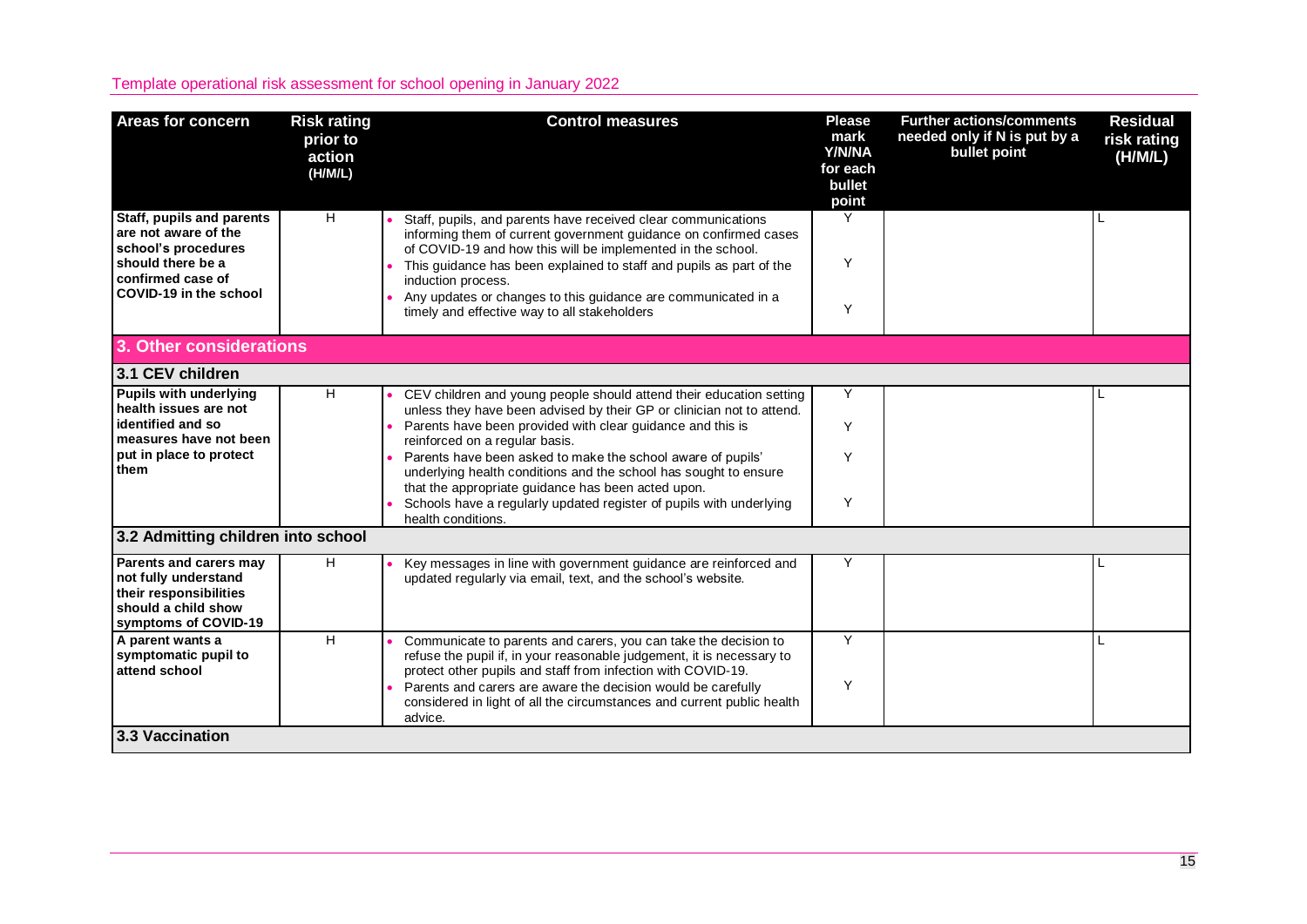| <b>Areas for concern</b>                                                                                                                                    | <b>Risk rating</b><br>prior to<br>action<br>(H/M/L) | <b>Control measures</b>                                                                                                                                                                                                                                                                                                                                                                                                                                                                                                                                                                                                                                                                                                                                                                                                                                                                                                                                                                                                                                                                                                                                                                                                                        | <b>Please</b><br>mark<br>Y/N/NA<br>for each<br>bullet<br>point | <b>Further actions/comments</b><br>needed only if N is put by a<br>bullet point | <b>Residual</b><br>risk rating<br>(H/M/L) |
|-------------------------------------------------------------------------------------------------------------------------------------------------------------|-----------------------------------------------------|------------------------------------------------------------------------------------------------------------------------------------------------------------------------------------------------------------------------------------------------------------------------------------------------------------------------------------------------------------------------------------------------------------------------------------------------------------------------------------------------------------------------------------------------------------------------------------------------------------------------------------------------------------------------------------------------------------------------------------------------------------------------------------------------------------------------------------------------------------------------------------------------------------------------------------------------------------------------------------------------------------------------------------------------------------------------------------------------------------------------------------------------------------------------------------------------------------------------------------------------|----------------------------------------------------------------|---------------------------------------------------------------------------------|-------------------------------------------|
| <b>Staff and secondary</b><br>pupils are usure of how<br>to get vaccinated<br><b>Parents think NHS</b><br><b>COVID passes are</b><br>required school events | $\overline{H}$                                      | Ensure all stakeholders are aware of the eligibility to take up the<br>offer of a vaccine.<br>Ensure parents and carers are aware of the in-school COVID - 19<br>vaccination programme for children and young people.<br>Schools are not required to use the NHS COVID Pass, unless they<br>are holding a specific event (such as a reception, concert or party)<br>that meets the attendance thresholds.<br>Where applicable, schools should follow guidance on mandatory<br>certification for events.<br>Under 18s are exempt from showing their COVID Status but<br>should be counted towards attendance thresholds.<br>NHS COVID Pass should not be used as a condition of entry for<br>education or related activities such as exams, teaching, extra-<br>curricular activities or any other day-to-day activities that are part of<br>education or training.                                                                                                                                                                                                                                                                                                                                                                             | Y<br><b>NA</b><br>Y<br>Y<br>Y<br>Y                             |                                                                                 | L                                         |
| 3.4 Attendance                                                                                                                                              |                                                     |                                                                                                                                                                                                                                                                                                                                                                                                                                                                                                                                                                                                                                                                                                                                                                                                                                                                                                                                                                                                                                                                                                                                                                                                                                                |                                                                |                                                                                 |                                           |
| Staff do not use the<br>correct codes to record<br>pupil absence                                                                                            | M                                                   | School attendance is mandatory for all pupils of compulsory school<br>age, and it is priority to ensure that as many children as possible<br>regularly attend school.<br>This is communicated and understood by parents and carers.<br>Staff code absences appropriately. Further guidance about the use<br>of codes is provided in the school attendance guidance. School<br>attendance guidance (publishing.service.gov.uk)<br>Where a child is required to self-isolate or quarantine because of<br>COVID-19 in accordance with relevant legislation or guidance<br>published by UKHSA or the DHSC, they should be recorded as code<br>X (not attending in circumstances related to coronavirus).<br>Where they are unable to attend because they have a confirmed<br>case of COVID-19 they should be recorded as code I (illness).<br>For pupils abroad who are facing challenges to return, code X is<br>unlikely to apply. In some specific cases, code Y (unable to attend<br>due to exceptional circumstances) will apply.<br>Pupils not in school because of a staggered start at the beginning of<br>term to undertake on-site testing should use the 'Y' code for the year<br>groups not expected to attend on that particular day. | Y<br>Y<br>Υ<br>N<br>Y<br>Y<br><b>NA</b>                        | Checked with EWO - our<br>SIMS codes are correct<br>(8/7 for COVID related)     |                                           |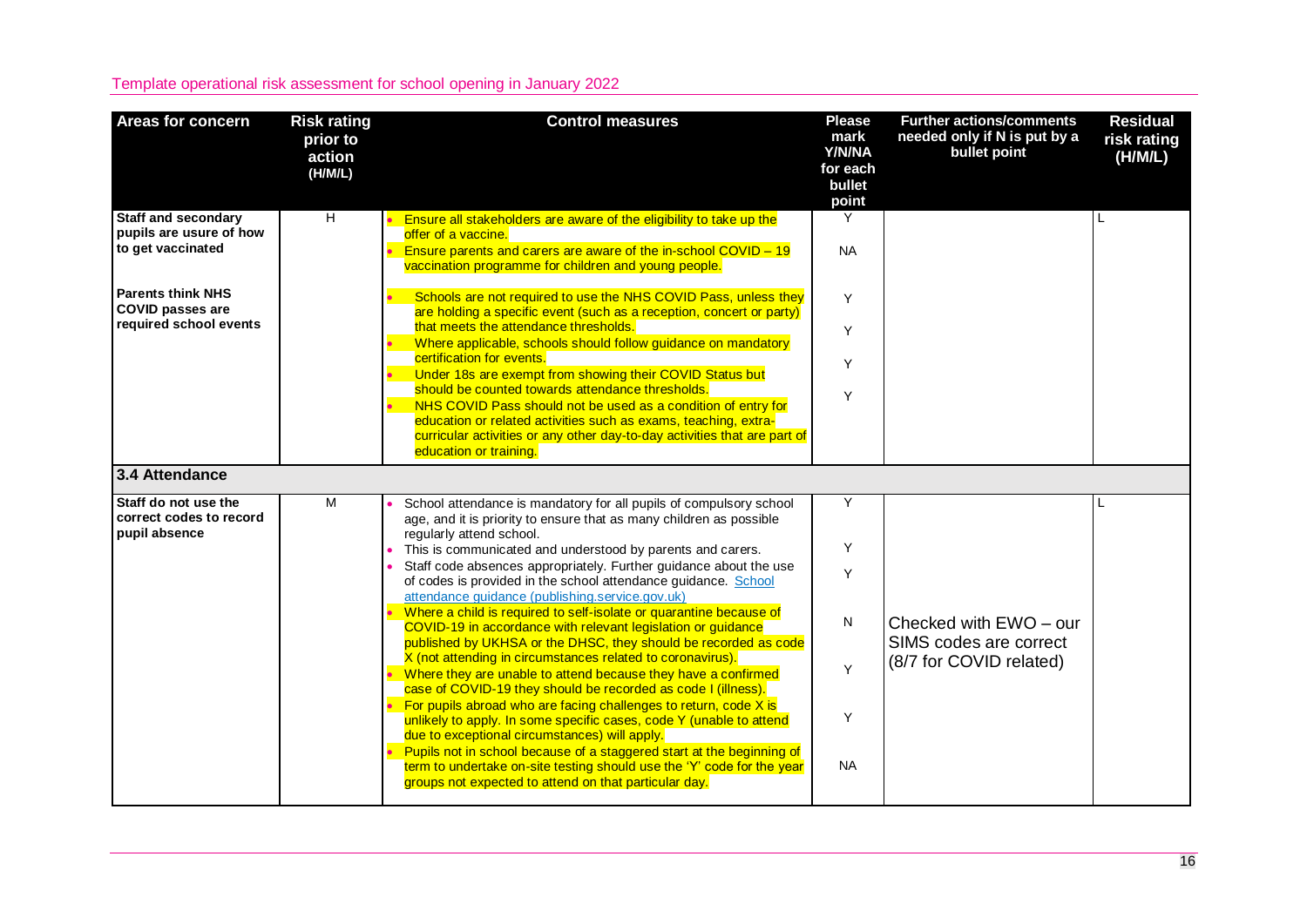| <b>Areas for concern</b>                          | <b>Risk rating</b><br>prior to<br>action<br>(H/M/L) | <b>Control measures</b>                                                                                                                | <b>Please</b><br>mark<br>Y/N/NA<br>for each<br>bullet<br>point | <b>Further actions/comments</b><br>needed only if N is put by a<br>bullet point | <b>Residual</b><br>risk rating<br>(H/M/L) |
|---------------------------------------------------|-----------------------------------------------------|----------------------------------------------------------------------------------------------------------------------------------------|----------------------------------------------------------------|---------------------------------------------------------------------------------|-------------------------------------------|
| 3.5 Vulnerable children                           |                                                     |                                                                                                                                        |                                                                |                                                                                 |                                           |
| Vulnerable children are<br>isolating              | H                                                   | Make reference to the updated definition of vulnerable children<br>Children of critical workers and vulnerable children who can access | Y                                                              |                                                                                 |                                           |
|                                                   |                                                     | schools or educational settings - GOV.UK (www.gov.uk)                                                                                  | Y                                                              |                                                                                 |                                           |
|                                                   |                                                     | Put systems in place to keep contact with them, particularly if they<br>have a social worker.                                          | Y                                                              |                                                                                 |                                           |
|                                                   |                                                     | Seek to support any children who may have challenging<br>circumstances at home but are not officially in statutory systems.            | Y                                                              |                                                                                 |                                           |
|                                                   |                                                     | Notify their social worker (if they have one) and, for looked-after<br>children, the virtual school virtualschoolteam@salford.gov.uk   | Y                                                              |                                                                                 |                                           |
|                                                   |                                                     | Agree with the social worker the best way to maintain contact and<br>offer support                                                     |                                                                |                                                                                 |                                           |
|                                                   |                                                     | Have procedures in place to:<br>• check if a vulnerable pupil is able to access remote education                                       | Y                                                              |                                                                                 |                                           |
|                                                   |                                                     | support<br>• support them to access it (as far as possible)                                                                            |                                                                |                                                                                 |                                           |
|                                                   |                                                     | • regularly check if they are accessing remote education<br>. keep in contact with them to check their wellbeing and refer onto        |                                                                |                                                                                 |                                           |
| 3.6 Travel and quarantine                         |                                                     | other services if additional support is needed.                                                                                        |                                                                |                                                                                 |                                           |
| Parents do not consider                           | $\overline{H}$                                      | Travel legislation is communicated in a timely and effective way to                                                                    |                                                                |                                                                                 |                                           |
| the possibility of                                |                                                     | parents and carers to help them understand that:                                                                                       |                                                                |                                                                                 |                                           |
| quarantine when                                   |                                                     | All pupils travelling to England must adhere to travel legislation,                                                                    | Y                                                              |                                                                                 |                                           |
| planning a holiday                                |                                                     | details of which are set out in government travel advice. The Health                                                                   |                                                                |                                                                                 |                                           |
|                                                   |                                                     | Protection (Coronavirus, International Travel and Operator Liability)                                                                  |                                                                |                                                                                 |                                           |
|                                                   |                                                     | (England) Regulations 2021 (legislation.gov.uk)                                                                                        |                                                                |                                                                                 |                                           |
|                                                   |                                                     | Parents travelling abroad should bear in mind the impact on their                                                                      | Y                                                              |                                                                                 |                                           |
|                                                   |                                                     | child's education which may result from any requirement to<br>quarantine or isolate upon return.                                       |                                                                |                                                                                 |                                           |
| 3.7 Remote education                              |                                                     |                                                                                                                                        |                                                                |                                                                                 |                                           |
|                                                   |                                                     |                                                                                                                                        |                                                                |                                                                                 |                                           |
| Staff and pupils cannot                           | M                                                   | Support those who need to self-isolate because they have tested                                                                        | Y                                                              | Teachers to use online learning                                                 |                                           |
| attend school as they<br>have tested positive but |                                                     | positive to work or learn from home if they are well enough to do so.                                                                  |                                                                | platforms to set homework so                                                    |                                           |
| are able to learn and                             |                                                     | School understand their responsibilities set out in the remote<br>education temporary continuity direction Remote Education            | Y                                                              | that children are familiar with                                                 |                                           |
| work                                              |                                                     | Temporary Continuity Direction: explanatory note - GOV.UK                                                                              |                                                                | this should they require remote<br>learning                                     |                                           |
|                                                   |                                                     | (www.gov.uk) and provide remote education, as necessary.<br>Revisit and refresh remote learning policy, as necessary.                  | Y                                                              |                                                                                 |                                           |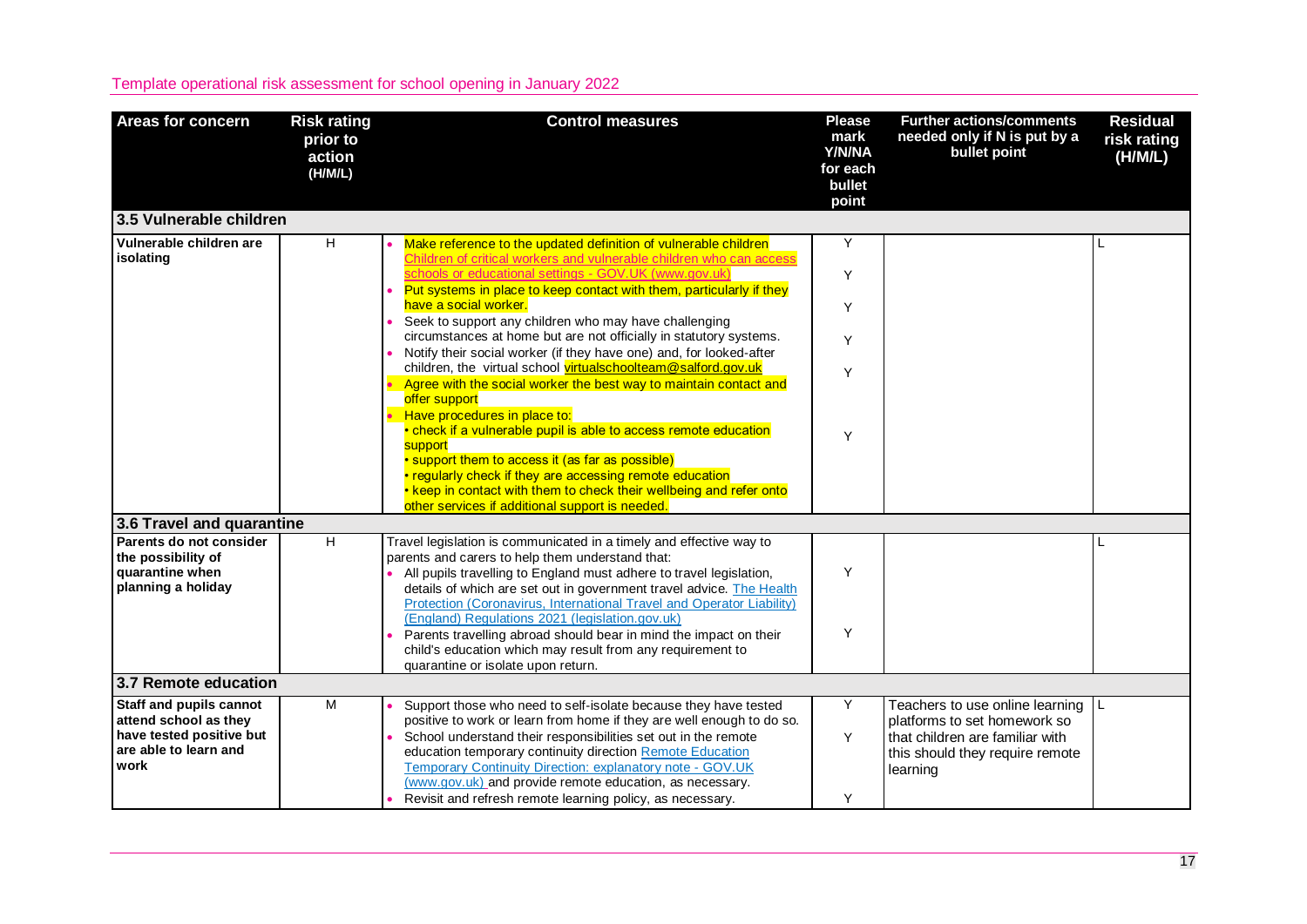| <b>Areas for concern</b>                                                                                                   | <b>Risk rating</b><br>prior to<br>action<br>(H/M/L) | <b>Control measures</b>                                                                                                                                                                                                                                                                                                                                                                                                                                                                                                                                                                                                                                                                                                                                                                                                                                                                                                                                                                                                                                                                                                                        | <b>Please</b><br>mark<br>Y/N/NA<br>for each<br>bullet<br>point | <b>Further actions/comments</b><br>needed only if N is put by a<br>bullet point | <b>Residual</b><br>risk rating<br>(H/M/L) |
|----------------------------------------------------------------------------------------------------------------------------|-----------------------------------------------------|------------------------------------------------------------------------------------------------------------------------------------------------------------------------------------------------------------------------------------------------------------------------------------------------------------------------------------------------------------------------------------------------------------------------------------------------------------------------------------------------------------------------------------------------------------------------------------------------------------------------------------------------------------------------------------------------------------------------------------------------------------------------------------------------------------------------------------------------------------------------------------------------------------------------------------------------------------------------------------------------------------------------------------------------------------------------------------------------------------------------------------------------|----------------------------------------------------------------|---------------------------------------------------------------------------------|-------------------------------------------|
|                                                                                                                            |                                                     | Schools should maintain their capacity to deliver high quality remote<br>education for next academic year in case it is needed.<br>• The remote education provided should be equivalent in length to the<br>core teaching pupils would receive in school.<br>Work collaboratively with families and put in place reasonable<br>adjustments so that pupils with special educational needs and<br>disabilities (SEND) can successfully access remote education.<br>Full expectations for remote education, support and resources can<br>be found on the get help with remote education service.                                                                                                                                                                                                                                                                                                                                                                                                                                                                                                                                                  | Y<br>Y<br>Y<br>Y                                               |                                                                                 |                                           |
| <b>Workforce issues arise</b>                                                                                              | н                                                   | Recognise that the high rates of COVID-19 may cause difficulties<br>with the availability of staff.<br>The shared priority is to keep education settings open and children<br>and young people continuing face-to-face education.<br>Where workforce issues arise, you consider using existing<br>teaching, temporary and support staff more flexibly where required<br>to ensure your setting remains open, whilst ensuring that you<br>continue to have appropriate support in place for pupils with SEND.<br>As pupils do not need to be kept in consistent groups, you may<br>wish to consider combining classes.<br>Review case studies on developing and adopting flexible learning<br>approaches.<br>Where there is a need for remote education, live streaming is the<br>preferred method for providing this wherever possible.<br>There should be regular feedback and checking in with students<br>and pupils.<br>Inform the LA if there is a need for remote learning because of<br>workforce issues.<br>Further advice and support is available through our remote<br>education service and you can also access bespoke one-to-one | Y<br>Y<br>Y<br>Y<br>Y<br>Y<br>Y<br>Y<br>Y                      |                                                                                 |                                           |
| 3.8 Education recovery                                                                                                     |                                                     | support from the EdTech Demonstrator network.                                                                                                                                                                                                                                                                                                                                                                                                                                                                                                                                                                                                                                                                                                                                                                                                                                                                                                                                                                                                                                                                                                  |                                                                |                                                                                 |                                           |
| Pupils will have fallen<br>behind in their learning<br>during school closures<br>and achievement gaps<br>will have widened | M                                                   | Gaps in learning are assessed and addressed in teachers' planning.<br>Home and remote learning is continuing and is calibrated to<br>complement in-school learning and address daps identified.<br>Exam syllabi are covered.                                                                                                                                                                                                                                                                                                                                                                                                                                                                                                                                                                                                                                                                                                                                                                                                                                                                                                                   | Y<br>Y<br><b>NA</b>                                            |                                                                                 |                                           |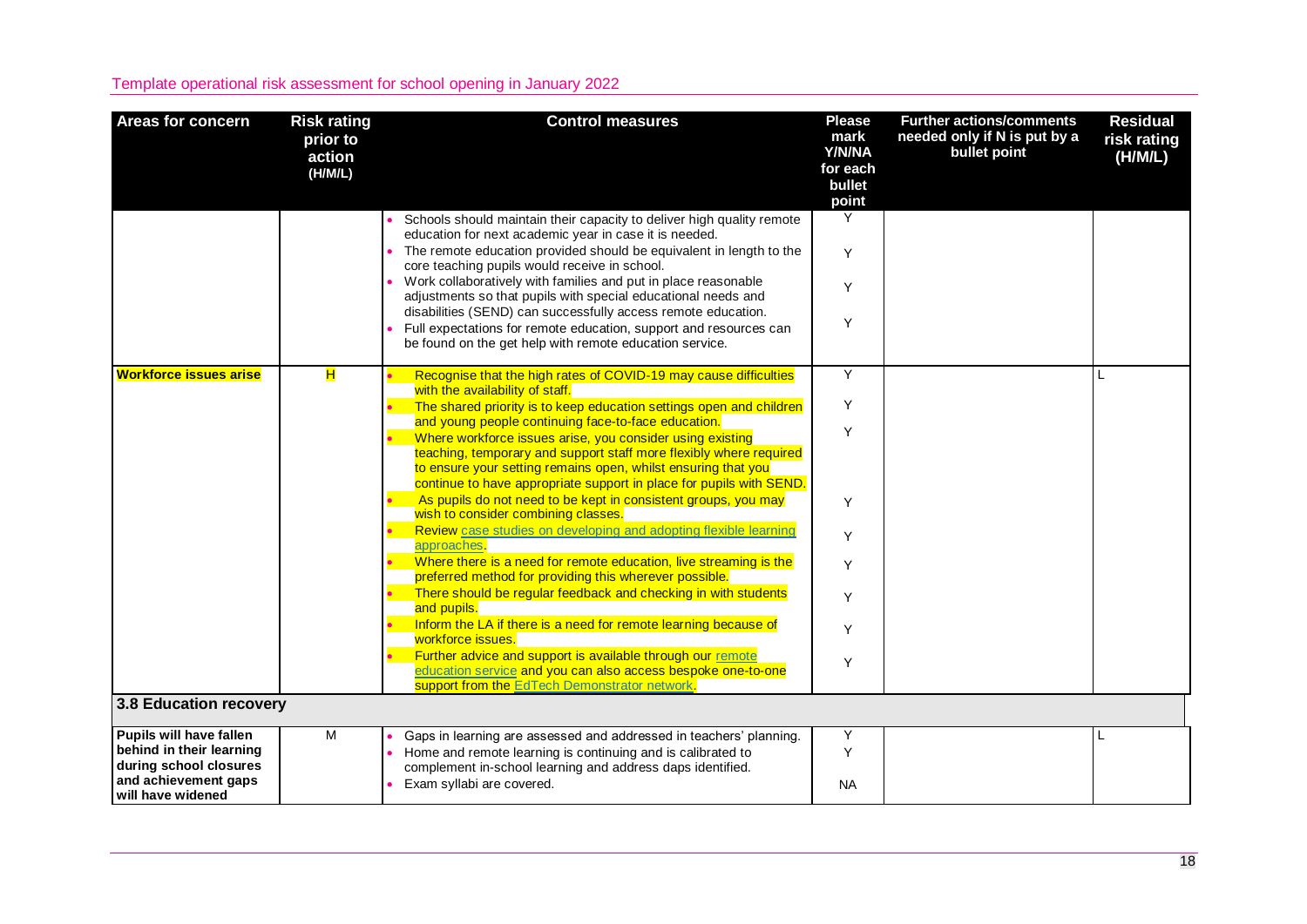| <b>Areas for concern</b>                                | <b>Risk rating</b><br>prior to<br>action<br>(H/M/L) | <b>Control measures</b>                                                                                                                                                                              | <b>Please</b><br>mark<br>Y/N/NA<br>for each<br>bullet<br>point | <b>Further actions/comments</b><br>needed only if N is put by a<br>bullet point | <b>Residual</b><br>risk rating<br>(H/M/L) |
|---------------------------------------------------------|-----------------------------------------------------|------------------------------------------------------------------------------------------------------------------------------------------------------------------------------------------------------|----------------------------------------------------------------|---------------------------------------------------------------------------------|-------------------------------------------|
|                                                         |                                                     | Plans for intervention are in place for those pupils who have fallen<br>behind in their learning.                                                                                                    | Y                                                              |                                                                                 |                                           |
|                                                         |                                                     | Tutoring (including the National Tutoring Programme and 16 to 19<br>tuition fund) is in place.                                                                                                       | Y                                                              |                                                                                 |                                           |
|                                                         |                                                     | Staff are aware of information available in education recovery<br>support                                                                                                                            | Y                                                              |                                                                                 |                                           |
|                                                         |                                                     | wider continuous professional development resources, including to<br>support teacher wellbeing and subject-specific teaching are being<br>used.                                                      | Y                                                              |                                                                                 |                                           |
| 3.9 Pupil wellbeing and support                         |                                                     |                                                                                                                                                                                                      |                                                                |                                                                                 |                                           |
| Pupils' mental health has<br>been adversely affected    | М                                                   | There are sufficient numbers of trained staff available to support<br>pupils with mental health issues.                                                                                              | Y                                                              |                                                                                 |                                           |
| during the period that<br>the school has been           |                                                     | There is access to designated staff for all pupils who wish to talk to<br>someone about wellbeing/mental health.                                                                                     | Y                                                              |                                                                                 |                                           |
| closed and by the<br>COVID-19 crisis in                 |                                                     | Wellbeing/mental health is discussed regularly in PSHE/virtual<br>assemblies/pupil briefings (stories/toy characters are used for                                                                    | Y                                                              |                                                                                 |                                           |
| general                                                 |                                                     | younger pupils to help talk about feelings).<br>Resources/websites and other sources of support to improve the<br>mental health of pupils are provided.                                              | Y                                                              |                                                                                 |                                           |
|                                                         |                                                     | Access useful links and sources of support on promoting and<br>supporting mental health and wellbeing in schools.                                                                                    | Y                                                              |                                                                                 |                                           |
| <b>Pupils and staff are</b><br>grieving because of loss |                                                     | The school has access to trained staff who can deliver bereavement<br>counselling and support.                                                                                                       | Y                                                              |                                                                                 |                                           |
| of friends or family                                    |                                                     | Support is requested from other organisations when necessary.                                                                                                                                        | Y                                                              |                                                                                 |                                           |
| 3.10 School workforce                                   |                                                     |                                                                                                                                                                                                      |                                                                |                                                                                 |                                           |
| Employees with additional<br>risk factors and measures  | H                                                   | If staff were previously identified as CEV, they are advised to<br>continue to follow the guidance contained in Coronavirus: how to                                                                  | Y                                                              |                                                                                 |                                           |
| have not been put in place<br>to protect them.          |                                                     | stay safe and help prevent the spread - GOV.UK (www.gov.uk)<br>All members of staff with underlying health issues, those within<br>vulnerable groups or those with extreme vulnerabilities have been | Y                                                              |                                                                                 |                                           |
| (Additional risk factors are<br>BAME, smoking, high     |                                                     | instructed to make their condition or circumstances known to the<br>school. Records are kept of this and regularly updated.                                                                          | Y                                                              |                                                                                 |                                           |
| blood pressure, obesity,<br>age, disability, pregnancy) |                                                     | Whilst individual risk assessments are not required, employers are<br>expected to discuss any concerns that people previously considered<br>CEV may have.                                            |                                                                |                                                                                 |                                           |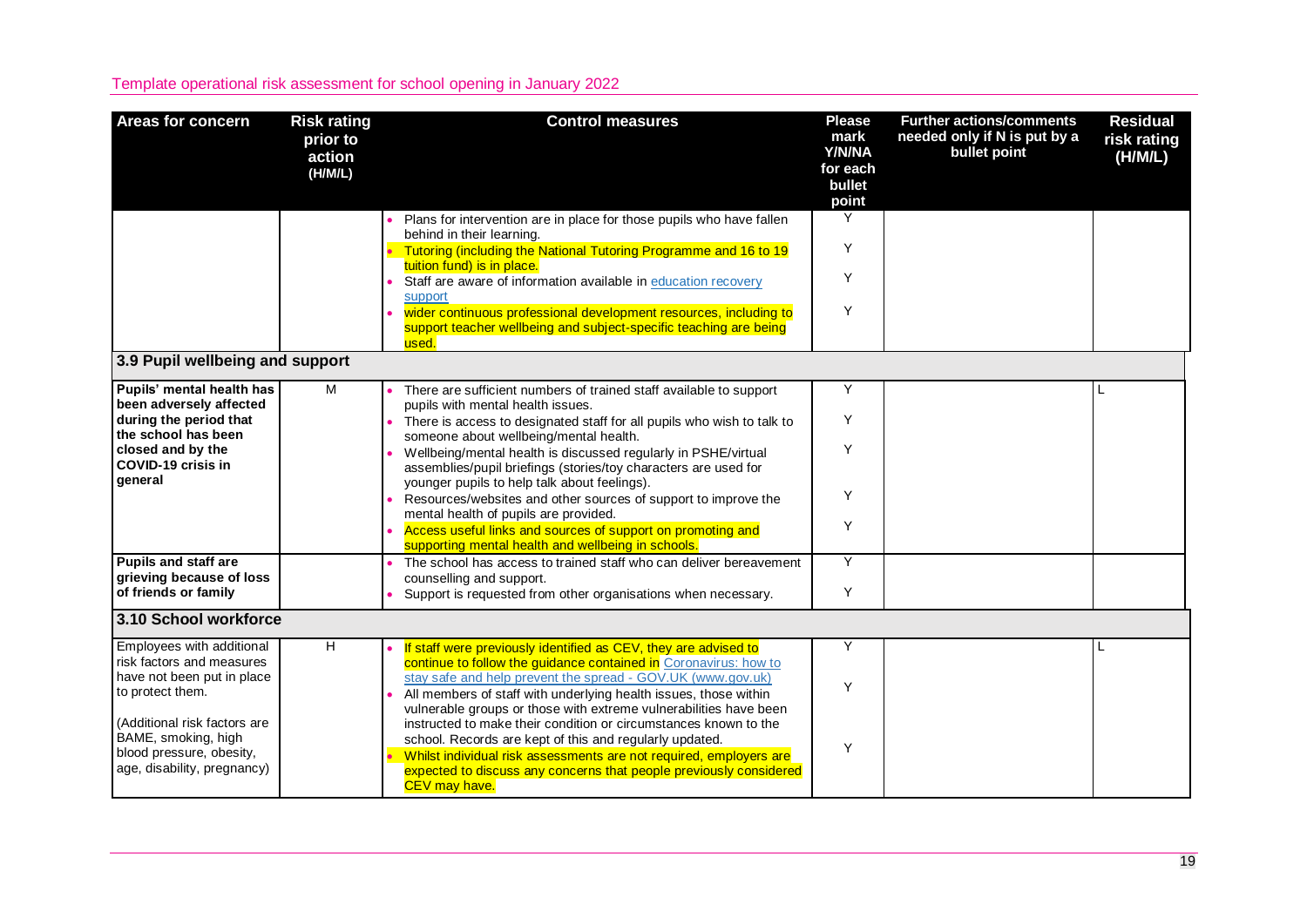| <b>Areas for concern</b>                                                              | <b>Risk rating</b><br>prior to<br>action<br>(H/M/L) | <b>Control measures</b>                                                                                                                                                                                                       | <b>Please</b><br>mark<br>Y/N/NA<br>for each<br>bullet<br>point | <b>Further actions/comments</b><br>needed only if N is put by a<br>bullet point | <b>Residual</b><br>risk rating<br>(H/M/L) |
|---------------------------------------------------------------------------------------|-----------------------------------------------------|-------------------------------------------------------------------------------------------------------------------------------------------------------------------------------------------------------------------------------|----------------------------------------------------------------|---------------------------------------------------------------------------------|-------------------------------------------|
|                                                                                       |                                                     | Staff may have received personal advice from their specialist or<br>clinician on additional precautions to take and they should continue<br>to follow that advice.                                                            | Y                                                              |                                                                                 |                                           |
|                                                                                       |                                                     | Employees have had discussions with their line managers and<br>provided with clear guidance specific for their needs based on their<br>specialist or clinician advice.                                                        | Y                                                              |                                                                                 |                                           |
|                                                                                       |                                                     | Employers will need to follow this specific guidance for pregnant<br>employees. COVID-19 vaccination: a guide on pregnancy and<br>breastfeeding - GOV.UK (www.gov.uk) contains further advice on<br>vaccination.              | Y                                                              |                                                                                 |                                           |
|                                                                                       |                                                     | Your workplace risk assessment should already consider any risks to<br>female employees of childbearing age and, in particular, risks to new                                                                                  | Y                                                              |                                                                                 |                                           |
|                                                                                       |                                                     | and expectant mothers.<br>You should also consider the needs of pregnant pupils.                                                                                                                                              | <b>NA</b>                                                      |                                                                                 |                                           |
| Staff are reluctant to end<br>social distancing                                       | M                                                   | Managers should communicate that it is no longer necessary to<br>instruct people to work from home.                                                                                                                           | Y                                                              |                                                                                 |                                           |
| measures in the<br>workplace                                                          |                                                     | Employers should be able to explain the measures they have in<br>place to keep CEV staff safe at work.                                                                                                                        | Y                                                              |                                                                                 |                                           |
|                                                                                       |                                                     | Staff are encouraged to maintain social distancing where possible.                                                                                                                                                            | Υ                                                              |                                                                                 |                                           |
|                                                                                       |                                                     | The Health and Safety Executive (HSE) guidance on protecting<br>vulnerable workers, including advice for employers and employees<br>on how to talk about reducing risks in the workplace, has been<br>shared with staff.      | Y                                                              |                                                                                 |                                           |
| Staff take up of the<br>vaccine is low                                                | H                                                   | Managers are encouraging vaccine take up and enabling staff who<br>are eligible for a vaccination to attend booked vaccine appointments<br>where possible, even during term time.                                             | Y                                                              |                                                                                 |                                           |
| The mental health of<br>staff has been adversely<br>affected during the               | H                                                   | Staff are encouraged to focus on their wellbeing.<br>Line managers are proactive in discussing wellbeing with the staff<br>that they manage, including their workload.                                                        | Y<br>Y                                                         |                                                                                 |                                           |
| period that the school<br>has been closed and by<br>the COVID-19 crisis in<br>general |                                                     | Staff briefings and training have included content on wellbeing.<br>Staff briefings/training on wellbeing are provided.<br>Staff have been signposted to useful websites and resources. (e.g.<br>Salford Wellbeing Programme) | Υ<br>Y<br>Y                                                    |                                                                                 |                                           |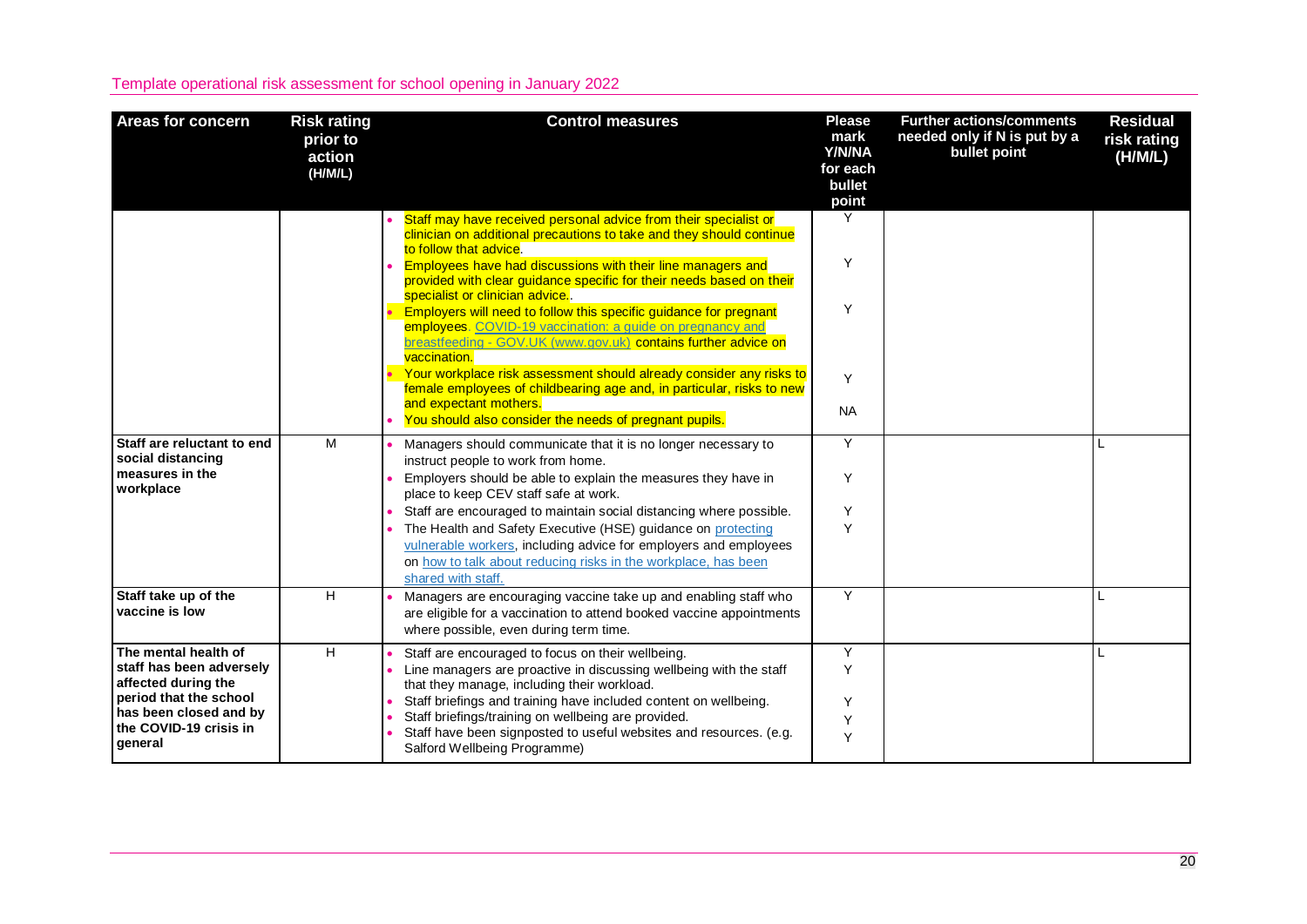| <b>Areas for concern</b>                                                                          | <b>Risk rating</b><br>prior to<br>action<br>(H/M/L) | <b>Control measures</b>                                                                                                                                                                               | <b>Please</b><br>mark<br>Y/N/NA<br>for each<br>bullet<br>point | <b>Further actions/comments</b><br>needed only if N is put by a<br>bullet point | <b>Residual</b><br>risk rating<br>(H/M/L) |
|---------------------------------------------------------------------------------------------------|-----------------------------------------------------|-------------------------------------------------------------------------------------------------------------------------------------------------------------------------------------------------------|----------------------------------------------------------------|---------------------------------------------------------------------------------|-------------------------------------------|
| Working from home can<br>adversely affect mental<br>health                                        | M                                                   | Staff working from home due to self-isolation have regular catchups<br>with line managers.                                                                                                            | Y<br>Υ                                                         |                                                                                 |                                           |
|                                                                                                   |                                                     | Staff are encouraged to speak regularly with colleagues, take regular<br>breaks and exercise.<br>Appropriate work plans have been agreed with support provided                                        | Y                                                              |                                                                                 |                                           |
|                                                                                                   |                                                     | where necessary.<br>Staff working from home may help provide remote learning for any<br>pupils who need to stay at home.                                                                              | Y                                                              |                                                                                 |                                           |
| The number of staff who                                                                           | H                                                   | The health status and availability of every member of staff is known                                                                                                                                  | Y                                                              |                                                                                 |                                           |
| are available is lower<br>than that required to<br>teach classes in school                        |                                                     | and is regularly updated so that deployment can be planned.<br>Full use is made of those staff who are self-isolating but who are well<br>enough to plan/prepare/teach lessons online.                | Y                                                              |                                                                                 |                                           |
| and operate effective<br>home learning if needed                                                  |                                                     | Flexible and responsive use of teaching assistants and pastoral staff<br>to supervise classes is in place.                                                                                            | Y                                                              |                                                                                 |                                           |
|                                                                                                   |                                                     | Full use is made of testing to inform staff deployment.<br>If any school has concerns about staffing capacity, then contact the<br><b>LA or Trust Board</b>                                           | Υ<br>Y                                                         |                                                                                 |                                           |
| <b>Pupils and staff are</b><br>grieving because of loss<br>of friends or family                   | H.                                                  | The school has access to trained staff who can deliver bereavement<br>counselling and support.<br>Support is requested from other organisations when necessary.                                       | Y<br>Y                                                         |                                                                                 |                                           |
| <b>4. Operational issues</b>                                                                      |                                                     |                                                                                                                                                                                                       |                                                                |                                                                                 |                                           |
|                                                                                                   |                                                     |                                                                                                                                                                                                       |                                                                |                                                                                 |                                           |
| 4.1 Managing the school lifecycle                                                                 |                                                     |                                                                                                                                                                                                       |                                                                |                                                                                 |                                           |
| School calendar and<br>timetables negatively                                                      | M                                                   | School calendar is informed by DFE expectations of a broad<br>curriculum.                                                                                                                             | Y                                                              |                                                                                 |                                           |
| impact on the quality of<br>education                                                             |                                                     | Schools continue to build capacity to educate pupils remotely<br>where this is needed.                                                                                                                | Y                                                              |                                                                                 |                                           |
|                                                                                                   |                                                     | School recruitment continues as usual.                                                                                                                                                                | Y                                                              |                                                                                 |                                           |
| Pupils joining the next<br>phase in their education<br>do not feel prepared for<br>the transition | M                                                   | A plan is in place for pastoral staff to speak with pupils and their<br>parents about the next stage in their education and resolve any<br>issues.                                                    | $\overline{Y}$                                                 |                                                                                 |                                           |
|                                                                                                   |                                                     | There is regular and effective liaison with the destination<br>institutions (e.g. secondary schools, post-16 providers, universities,<br>apprenticeship providers) to assist with pupils' transition. | Y                                                              |                                                                                 |                                           |
|                                                                                                   |                                                     | Regular communications with the parents of incoming pupils are in<br>place, including letters, newsletters and online broadcasts                                                                      | Y                                                              |                                                                                 |                                           |
|                                                                                                   |                                                     | Induction days for pupils and parents are planned.                                                                                                                                                    | Y                                                              |                                                                                 |                                           |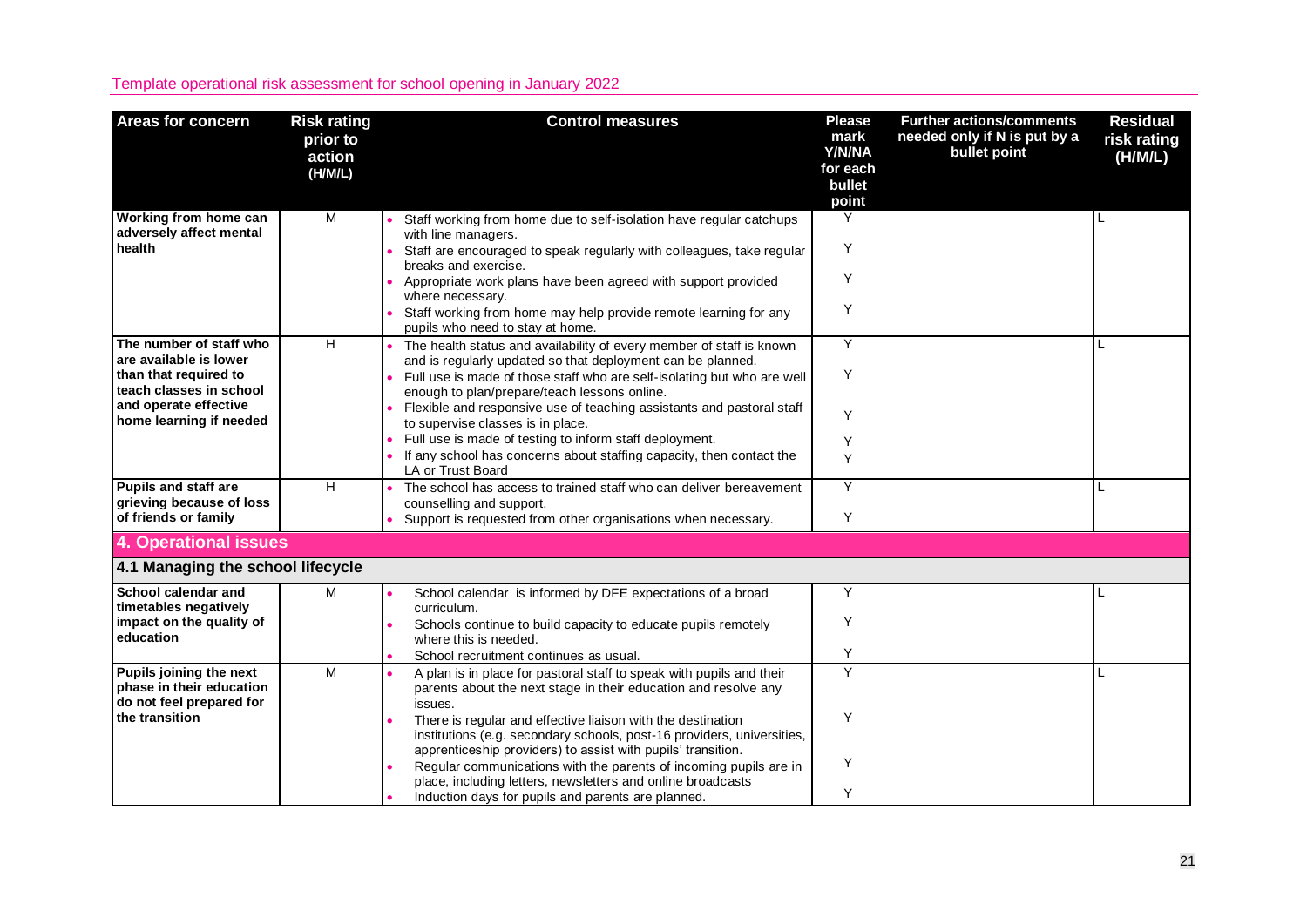| <b>Areas for concern</b>                                                         | <b>Risk rating</b><br>prior to<br>action<br>(H/M/L) | <b>Control measures</b>                                                                                                                                                                                                                                                                                                                                                                                                                | <b>Please</b><br>mark<br>Y/N/NA<br>for each<br>bullet<br>point | <b>Further actions/comments</b><br>needed only if N is put by a<br>bullet point | <b>Residual</b><br>risk rating<br>(H/M/L) |
|----------------------------------------------------------------------------------|-----------------------------------------------------|----------------------------------------------------------------------------------------------------------------------------------------------------------------------------------------------------------------------------------------------------------------------------------------------------------------------------------------------------------------------------------------------------------------------------------------|----------------------------------------------------------------|---------------------------------------------------------------------------------|-------------------------------------------|
| <b>4.2 Educational visits</b>                                                    |                                                     |                                                                                                                                                                                                                                                                                                                                                                                                                                        |                                                                |                                                                                 |                                           |
| <b>Booked educational</b><br>visits need to change or<br>be cancelled with short | M                                                   | Consider whether to go ahead with planned international educational<br>visits at this time, recognising the risk of disruption to education<br>resulting from the need to isolate and test on arrival back into the UK                                                                                                                                                                                                                 | <b>NA</b>                                                      |                                                                                 |                                           |
| notice                                                                           |                                                     | Ensure that any new bookings have adequate financial protection in<br>place.                                                                                                                                                                                                                                                                                                                                                           | Y                                                              |                                                                                 |                                           |
|                                                                                  |                                                     | Visit coordinators communicate with the visit provider, commercial<br>insurance company, or the Risk Protection Arrangement (RPA) to<br>assess the protection available. Independent advice on insurance<br>cover and options can be sought from the British Insurance Brokers'                                                                                                                                                        | Y                                                              |                                                                                 |                                           |
|                                                                                  |                                                     | Association (BIBA) or Association of British Insurers (ABI)<br>Undertake full and thorough risk assessments in relation to all<br>educational visits and ensure that any public health advice, such as<br>hygiene and ventilation requirements, is included as part of that risk<br>assessment.                                                                                                                                        | Y                                                              |                                                                                 |                                           |
|                                                                                  |                                                     | Follow the guidance Health and safety on educational visits -<br>GOV.UK (www.gov.uk)<br>Follow specialist advice from the Outdoor Education Advisory Panel<br>(OEAP). https://oeapng.info<br>Visit coordinators communicate regularly with parents and carers to                                                                                                                                                                       | Y<br>Y<br>Y                                                    |                                                                                 |                                           |
|                                                                                  |                                                     | keep them informed                                                                                                                                                                                                                                                                                                                                                                                                                     |                                                                |                                                                                 |                                           |
| 4.3 Wraparound provision and extra-curricular activity                           |                                                     |                                                                                                                                                                                                                                                                                                                                                                                                                                        |                                                                |                                                                                 |                                           |
| Providers do not adhere<br>to guidance                                           | H                                                   | The information on planning extra-curricular provision for providers<br>who run community activities, holiday clubs, after-school clubs,<br>tuition and other out-of-school provision for children, has been<br>communicated and is followed Protective measures for holiday and<br>after-school clubs, and other out-of-school settings during the<br>coronavirus (COVID-19) outbreak (applies until Step 4) - GOV.UK<br>(www.gov.uk) | Y                                                              |                                                                                 |                                           |
| 4.4 Governance and policy                                                        |                                                     |                                                                                                                                                                                                                                                                                                                                                                                                                                        |                                                                |                                                                                 |                                           |
| Governors are not fully<br>informed or involved in<br>making key decisions       | $\overline{M}$                                      | Meetings (online or face-to-face) held with governors following the<br>usual timetable<br>Governing bodies are involved in key decisions<br>Governors are briefed regularly on the latest government guidance                                                                                                                                                                                                                          | Y<br>Y<br>Y                                                    |                                                                                 |                                           |
|                                                                                  |                                                     | and its implications for the school.                                                                                                                                                                                                                                                                                                                                                                                                   |                                                                |                                                                                 |                                           |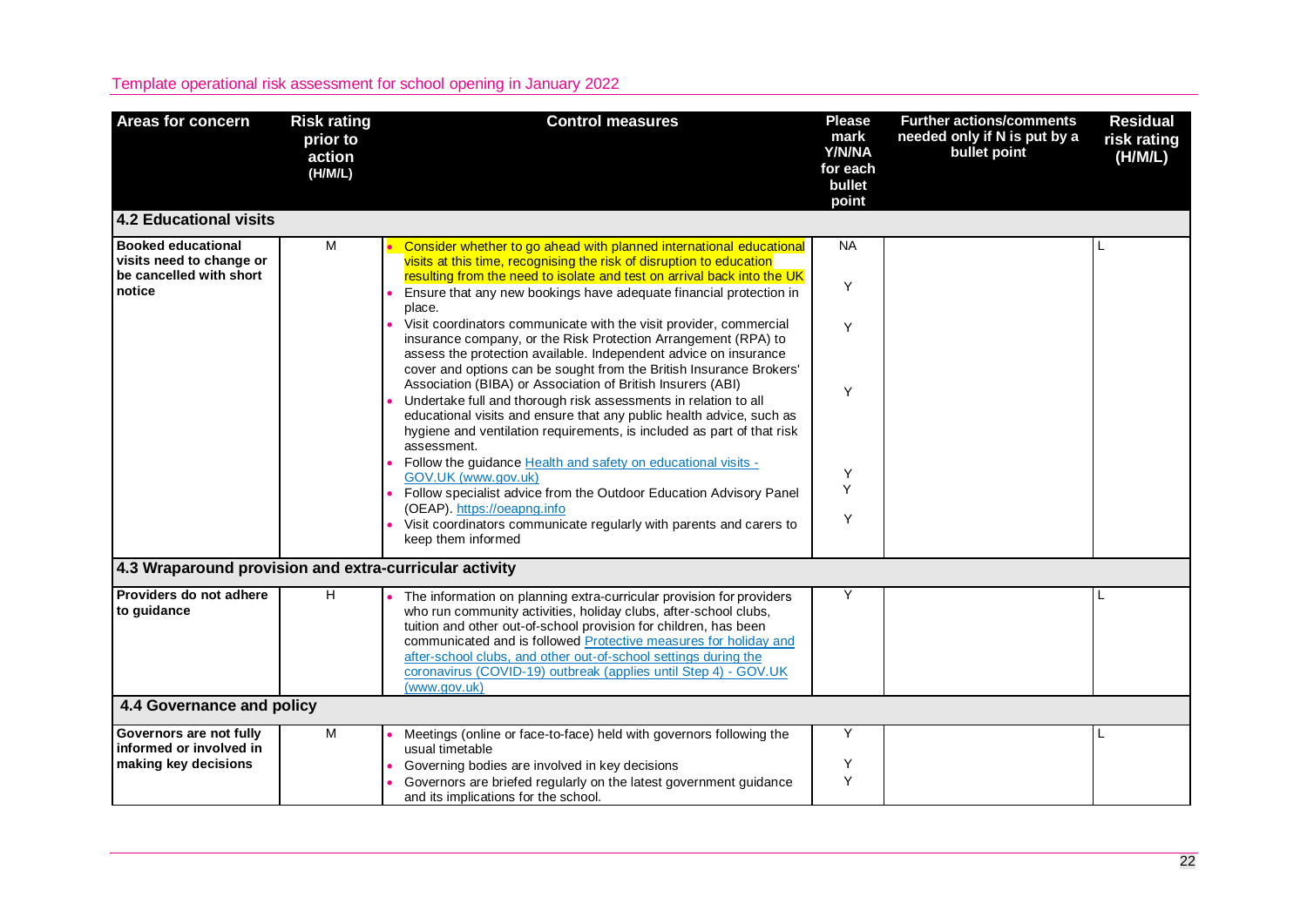| Areas for concern                                                                                                                                                                                                                   | <b>Risk rating</b><br>prior to<br>action<br>(H/M/L) | <b>Control measures</b>                                                                                                                                                                                                                                                                                                   | <b>Please</b><br>mark<br>Y/N/NA<br>for each<br>bullet<br>point | <b>Further actions/comments</b><br>needed only if N is put by a<br>bullet point                                                                                                                                                                                                                                                                     | <b>Residual</b><br>risk rating<br>(H/M/L) |
|-------------------------------------------------------------------------------------------------------------------------------------------------------------------------------------------------------------------------------------|-----------------------------------------------------|---------------------------------------------------------------------------------------------------------------------------------------------------------------------------------------------------------------------------------------------------------------------------------------------------------------------------|----------------------------------------------------------------|-----------------------------------------------------------------------------------------------------------------------------------------------------------------------------------------------------------------------------------------------------------------------------------------------------------------------------------------------------|-------------------------------------------|
|                                                                                                                                                                                                                                     |                                                     | Governors are briefed on the school's use of additional funding and<br>approaches to catch up and the impact of these<br>Governors are briefed on the school's decision making about the<br>planned curriculum.                                                                                                           | Y<br>Y                                                         |                                                                                                                                                                                                                                                                                                                                                     |                                           |
| Lack of governor<br>oversight during the<br><b>COVID-19 crisis leads to</b><br>the school failing to<br>meet statutory                                                                                                              | H                                                   | • The governing body continues to meet when key decisions need to<br>be made via online platforms.<br>The governing body agendas are structured to ensure all statutory<br>requirements are discussed and school leaders are held to account<br>for their implementation.                                                 | Y<br>Y                                                         |                                                                                                                                                                                                                                                                                                                                                     | L                                         |
| requirements.                                                                                                                                                                                                                       |                                                     | The headteachers report to governors includes content and updates<br>on how the school is continuing to meet its statutory obligations in<br>addition to covering the school's response to COVID-19.<br>Regular dialogue with the Chair of Governors and those governors<br>with designated responsibilities is in place. | Y<br>Y                                                         |                                                                                                                                                                                                                                                                                                                                                     |                                           |
|                                                                                                                                                                                                                                     |                                                     | Minutes of governing body meetings are reviewed to ensure that<br>they accurately record governors' oversight and holding leaders to<br>account for areas of statutory responsibility.                                                                                                                                    | Y                                                              |                                                                                                                                                                                                                                                                                                                                                     |                                           |
| 4.5 Policy review                                                                                                                                                                                                                   |                                                     |                                                                                                                                                                                                                                                                                                                           |                                                                |                                                                                                                                                                                                                                                                                                                                                     |                                           |
| <b>Existing policies on</b><br>safeguarding, health and<br>safety, fire evacuation,<br>medical, behaviour,<br>attendance, visits<br>visitors and other<br>policies are no longer fit<br>for purpose in the<br>current circumstances | M                                                   | All relevant policies:<br>• Safeguarding<br>Health and Safety<br>Fire Evacuation<br>Behaviour<br>Attendance<br>Visitors<br>Visits<br>$\bullet$<br>have been revised to take account of government guidance (Schools<br>operational guidance -). Staff, pupils, parents and governors have been<br>briefed accordingly.    | Y<br>Y<br>Y<br>Y<br>Y<br>Y<br>Y                                | Policies discussed and shared<br>during school inset - 06.09.21<br>Deputy headteacher to meet with<br>support staff in the first week to<br>ensure a consistent message is<br>conveyed - has work closely with<br>HLTAs to ensure this will be in<br>place.<br>As per our annual review schedule<br>Safeguarding policy approved<br>20.10.21 by FGB |                                           |
| 4.6 Communication strategy                                                                                                                                                                                                          |                                                     |                                                                                                                                                                                                                                                                                                                           |                                                                |                                                                                                                                                                                                                                                                                                                                                     |                                           |
| Key stakeholders are not<br>fully informed about<br>changes to policies and<br>procedures due to                                                                                                                                    | H.                                                  | Communications strategies for the following groups are in place:<br>Staff<br>$\bullet$<br>Pupils<br>Parents<br>Governors/Trustees                                                                                                                                                                                         | Y<br>Y<br>Y                                                    |                                                                                                                                                                                                                                                                                                                                                     | L                                         |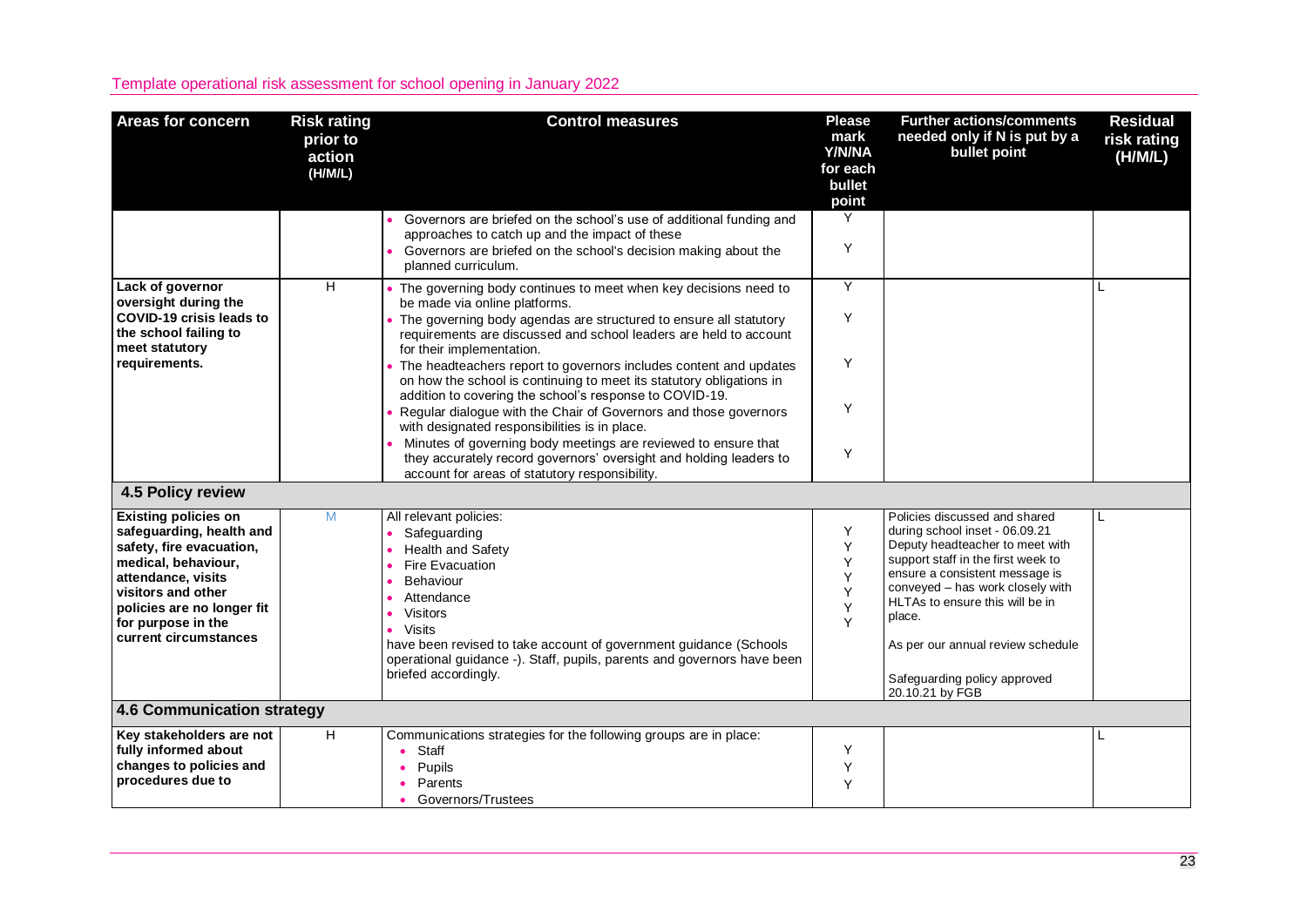| <b>Areas for concern</b>                                                                                                                                            | <b>Risk rating</b><br>prior to<br>action<br>(H/M/L) | <b>Control measures</b>                                                                                                                                                                                                                                                                                                                                                                                                                                                             | <b>Please</b><br>mark<br>Y/N/NA<br>for each<br>bullet<br>point | <b>Further actions/comments</b><br>needed only if N is put by a<br>bullet point | <b>Residual</b><br>risk rating<br>(H/M/L) |
|---------------------------------------------------------------------------------------------------------------------------------------------------------------------|-----------------------------------------------------|-------------------------------------------------------------------------------------------------------------------------------------------------------------------------------------------------------------------------------------------------------------------------------------------------------------------------------------------------------------------------------------------------------------------------------------------------------------------------------------|----------------------------------------------------------------|---------------------------------------------------------------------------------|-------------------------------------------|
| COVID-19, resulting in<br>risks to health                                                                                                                           |                                                     | Local authority<br>Professional associations<br>Other partners including visitors                                                                                                                                                                                                                                                                                                                                                                                                   | Y<br>Y<br>Y<br>Y                                               |                                                                                 |                                           |
| 4.7 First Aid/Designated Safeguarding Leads                                                                                                                         |                                                     |                                                                                                                                                                                                                                                                                                                                                                                                                                                                                     |                                                                |                                                                                 |                                           |
| The lack of capacity /<br>availability of designated<br><b>First Aiders and</b><br><b>Designated</b><br><b>Safeguarding Leads puts</b><br>children's safety at risk | H                                                   | Ensure staff First Aid training is booked and accessed if First Aid<br>Certificate has expired.<br>A programme for training additional staff is in place.<br>Collaborative arrangements for sharing staff with other schools in the<br>locality have been agreed.<br>All relevant staff are aware of all pupils in school with relevant health<br>conditions<br>Ensure good communication with school nurses.                                                                       | Y<br>Y<br>Y<br>Y                                               |                                                                                 |                                           |
| 4.8 Review of fire procedures                                                                                                                                       |                                                     |                                                                                                                                                                                                                                                                                                                                                                                                                                                                                     | Y                                                              |                                                                                 |                                           |
| Fire procedures are not<br>appropriate to cover new<br>arrangements                                                                                                 | H                                                   | Fire procedures have been reviewed and revised where required,<br>due to:<br>Possible absence of fire marshals<br>No further need to follow social distancing measures during<br>evacuation and at muster points<br>Implementation of contingency plans<br>Staff and pupils have been briefed on any new evacuation<br>procedures.<br>Incident controller and fire marshals have been trained and briefed<br>appropriately.<br>New arrangements are tested and amended if necessary | Y<br>Y<br>Y<br>Y<br>Y<br>Y<br>Y                                | Fire Drill Aut 1/Spr1/Sum1<br>Jan INSET - arrange fire<br>marshall cover.       |                                           |
| <b>Fire marshals absent</b><br>due to self-isolation                                                                                                                | н                                                   | An additional staff rota is in place for fire marshals to cover any<br>absences and staff have been briefed accordingly.                                                                                                                                                                                                                                                                                                                                                            | Y                                                              |                                                                                 | L                                         |
|                                                                                                                                                                     |                                                     | 4.9 Managing premises on reopening after closure during the school holidays                                                                                                                                                                                                                                                                                                                                                                                                         |                                                                |                                                                                 |                                           |
| All systems may not be<br>operational                                                                                                                               | Н                                                   | Government guidance is being implemented where appropriate.<br>• All systems have been recommissioned.                                                                                                                                                                                                                                                                                                                                                                              | Υ<br>Y                                                         |                                                                                 |                                           |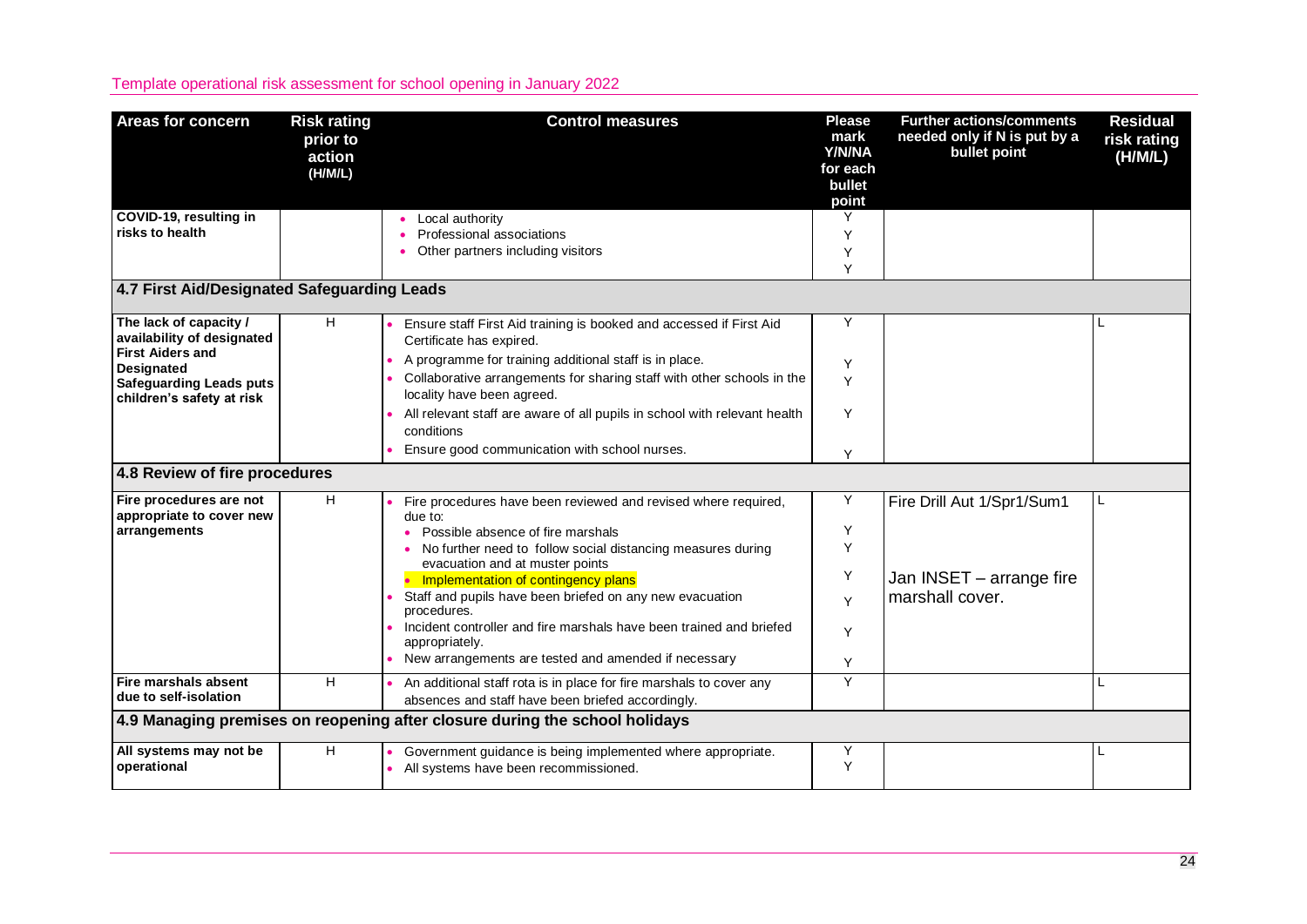| Areas for concern                                                                                                                                                                           | <b>Risk rating</b><br>prior to<br>action<br>(H/M/L) | <b>Control measures</b>                                                                                                                                                                                                                                                                                                                                                                                                                                                                                                                                                                                                   | <b>Please</b><br>mark<br><b>Y/N/NA</b><br>for each<br>bullet<br>point | <b>Further actions/comments</b><br>needed only if N is put by a<br>bullet point | <b>Residual</b><br>risk rating<br>(H/M/L) |  |  |
|---------------------------------------------------------------------------------------------------------------------------------------------------------------------------------------------|-----------------------------------------------------|---------------------------------------------------------------------------------------------------------------------------------------------------------------------------------------------------------------------------------------------------------------------------------------------------------------------------------------------------------------------------------------------------------------------------------------------------------------------------------------------------------------------------------------------------------------------------------------------------------------------------|-----------------------------------------------------------------------|---------------------------------------------------------------------------------|-------------------------------------------|--|--|
| <b>Statutory compliance</b><br>has not been completed<br>due to the availability of<br>contractors during<br>lockdown                                                                       | H                                                   | All statutory compliance is up to date.<br>Where water systems have not been maintained throughout<br>lockdown, chlorination, flushing and certification by a specialist<br>contractor has been arranged.                                                                                                                                                                                                                                                                                                                                                                                                                 | ٧                                                                     |                                                                                 |                                           |  |  |
| 4.10 Contractors working on the school site                                                                                                                                                 |                                                     |                                                                                                                                                                                                                                                                                                                                                                                                                                                                                                                                                                                                                           |                                                                       |                                                                                 |                                           |  |  |
| <b>Contractors on-site</b><br>whilst school is in<br>operation may pose a<br>risk to social distancing<br>and infection control                                                             | м                                                   | Ongoing works and scheduled inspections for schools (e.g. estates<br>related) are set to continue.<br>An assessment has been carried out to see if any additional control<br>measures are required to keep staff, pupils and contractors safe.<br>Assurances have been sought from the contractors that all staff<br>attending the setting will be in good health (symptom-free)<br>In addition to arrangements for COVID-19, normal contractor<br>procedures are being applied and have been updated in light of<br>COVID-19 (including contractor risk assessments and method<br>statements, and contractor induction). | Y<br>Υ<br>Υ<br>$\checkmark$                                           |                                                                                 |                                           |  |  |
| 4.11 Free school meals                                                                                                                                                                      |                                                     |                                                                                                                                                                                                                                                                                                                                                                                                                                                                                                                                                                                                                           |                                                                       |                                                                                 |                                           |  |  |
| Pupils eligible for free<br>school meals do not<br>continue to receive their<br>entitlement if they are<br>unable to attend (e.g.<br>due to self-isolation or<br>following clinical advice) | м                                                   | A member of the school's administrative team is tasked with<br>ensuring that pupils eligible for free school meals receive free meals<br>when in school and continue to receive vouchers/school meals when<br>not in school.                                                                                                                                                                                                                                                                                                                                                                                              | Υ                                                                     |                                                                                 |                                           |  |  |